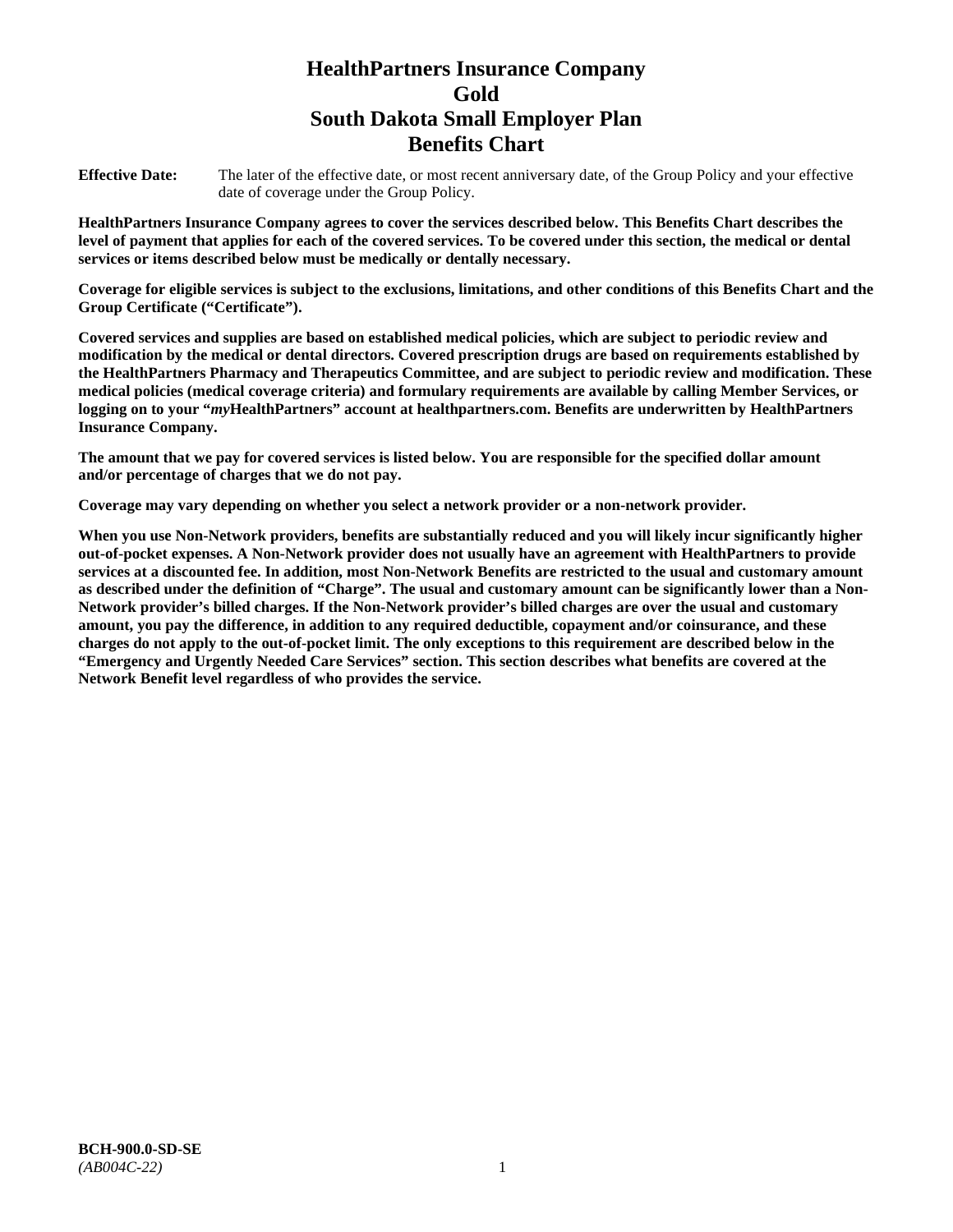# **These definitions apply to this Benefits Chart. They also apply to the Certificate.**

| <b>Biosimilar Drug:</b> | A prescription drug, approved by the Food and Drug Administration (FDA), that the FDA<br>has determined is biosimilar to and interchangeable with a biological brand name drug.<br>Biosimilar drugs are not considered generic drugs and are not covered under the generic<br>drug benefit.                                                                                                                                                                                                                                                                                                                                         |
|-------------------------|-------------------------------------------------------------------------------------------------------------------------------------------------------------------------------------------------------------------------------------------------------------------------------------------------------------------------------------------------------------------------------------------------------------------------------------------------------------------------------------------------------------------------------------------------------------------------------------------------------------------------------------|
| <b>Brand Name Drug:</b> | A prescription drug, approved by the Food and Drug Administration (FDA), that is<br>manufactured, sold, or licensed for sale under a trademark by the pharmaceutical company<br>that originally researched and developed the drug. Brand name drugs have the same active-<br>ingredient formula as the generic version of the drug. However, generic drugs are<br>manufactured and sold by other drug manufacturers and are generally not available until<br>after the patent on the brand name drug has expired. A few brand name drugs may be<br>covered at the generic drug benefit level if this is indicated on the Formulary. |
| <b>Calendar Year:</b>   | This is the 12-month period beginning 12:01 A.M. Central Time, on January 1, and ending<br>12:00 A.M. Central Time of the next following December 31.                                                                                                                                                                                                                                                                                                                                                                                                                                                                               |
| <b>Charge:</b>          | For covered services delivered by a network provider this is the provider's discounted<br>charge for a given medical/surgical service, procedure or item.                                                                                                                                                                                                                                                                                                                                                                                                                                                                           |
|                         | For covered services delivered by non-network providers, a contracted rate may apply if<br>such arrangement is available to HealthPartners.                                                                                                                                                                                                                                                                                                                                                                                                                                                                                         |
|                         | For the usual and customary charge for covered services delivered by non-network<br>providers, our payment is calculated using one of the following options to be determined at<br>HealthPartners' discretion: 1) a percentage of the Medicare fee schedule; 2) a comparable<br>schedule if the service is not on the Medicare fee schedule; or 3) a commercially<br>reasonable rate for such service.                                                                                                                                                                                                                              |
|                         | The usual and customary charge is the maximum amount allowed that we consider in the<br>calculation of the payment of charges incurred for certain covered services. You must pay<br>for any charges above the usual and customary charge, and they do not apply to the Out-of-<br>Pocket Limit.                                                                                                                                                                                                                                                                                                                                    |
|                         | A charge is incurred for covered ambulatory medical and surgical services, on the date the<br>service or item is provided. A charge is incurred for covered inpatient services, on the date<br>of admission to a hospital. To be covered, a charge must be incurred on or after your<br>effective date and on or before the termination date.                                                                                                                                                                                                                                                                                       |
| Copayment/Coinsurance:  | The specified dollar amount, or percentage, of charges incurred for covered services, which<br>we do not pay, but which you must pay, each time you receive certain medical services,<br>procedures or items. Our payment for those covered services or items begins after the<br>copayment or coinsurance is satisfied. Covered services or items requiring a copayment or<br>coinsurance are specified in this Benefits Chart.                                                                                                                                                                                                    |
|                         | For services provided by a network provider:                                                                                                                                                                                                                                                                                                                                                                                                                                                                                                                                                                                        |
|                         | An amount which is listed as a flat dollar copayment is applied to a network provider's<br>discounted charges for a given service. However, if the network provider's discounted<br>charge for a service or item is less than the flat dollar copayment, you will pay the network<br>provider's discounted charge. An amount which is listed as a percentage of charges or<br>coinsurance is based on the network provider's discounted charges, calculated at the time<br>the claim is processed, which may include an agreed upon fee schedule rate for case rate or<br>withhold arrangements.                                    |
|                         | For services provided by a non-network provider:                                                                                                                                                                                                                                                                                                                                                                                                                                                                                                                                                                                    |
|                         | Any copayment or coinsurance is applied to the lesser of the provider's charges or the<br>usual and customary charge for a service.                                                                                                                                                                                                                                                                                                                                                                                                                                                                                                 |
|                         | A copayment or coinsurance is due at the time a service is provided, or when billed by the<br>provider. The copayment or coinsurance applicable for a scheduled visit with a network<br>provider will be collected for each visit, late cancellation and failed appointment.                                                                                                                                                                                                                                                                                                                                                        |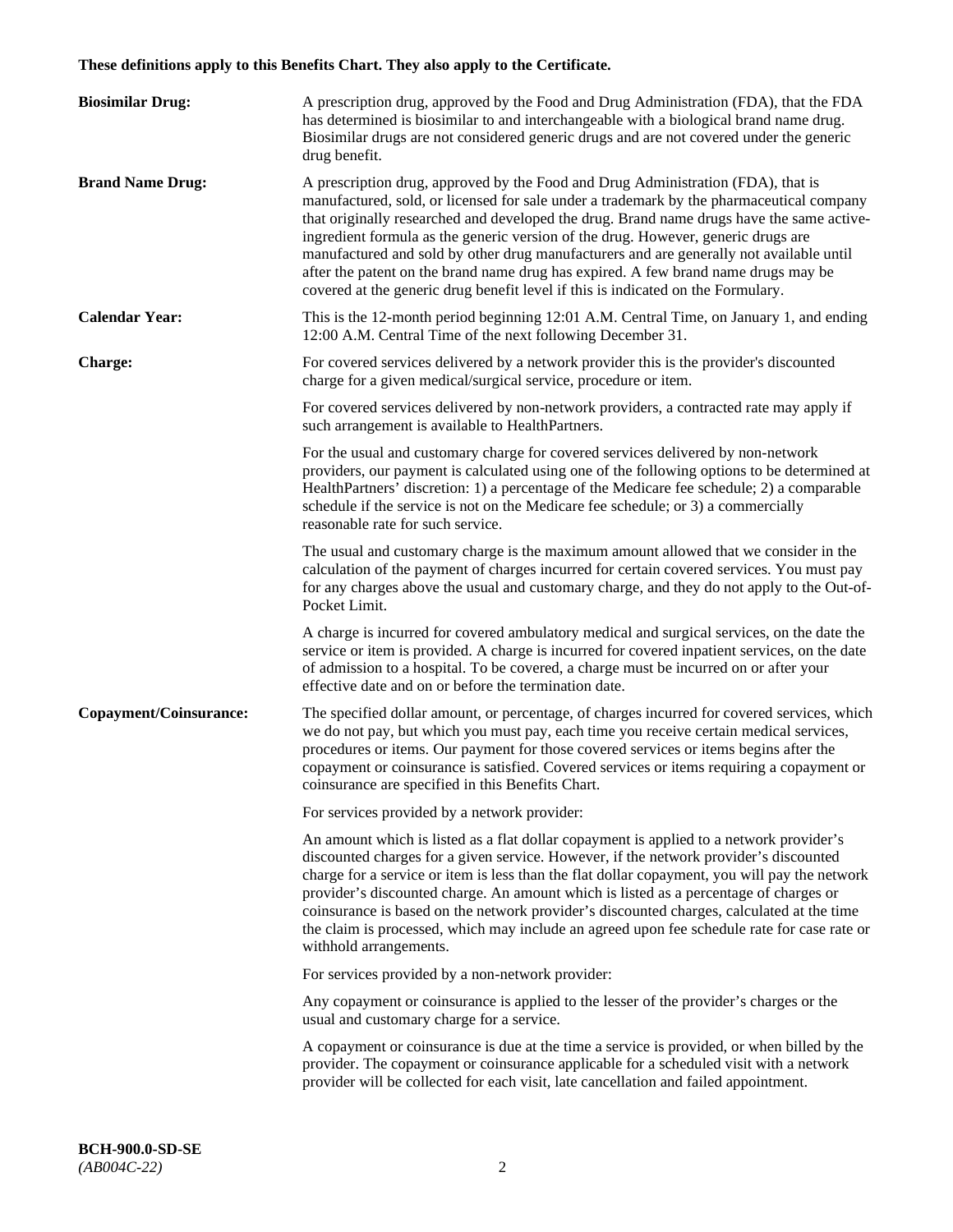| Deductible:                      | The specified dollar amount of charges incurred for covered services, which we do not pay,<br>but an enrollee or a family has to pay first in a calendar year. Our payment for those<br>services or items begins after the deductible is satisfied. If you have a family deductible,<br>each individual family member may only contribute up to the individual deductible amount<br>toward the family deductible. An individual's copayments and coinsurance do not apply<br>toward the family deductible. For Network Benefits, your family deductible will follow the<br>family deductible for the highest Benefit Level in which any family member is enrolled<br>during that calendar year. For network providers, the amount of the charges that apply to<br>the deductible are based on the network provider's discounted charges, calculated at the<br>time the claim is processed, which may include an agreed upon fee schedule rate for case<br>rate or withhold arrangements. For non-network providers, the amount of charges that<br>apply to the deductible are the lesser of the provider's charges or the usual and customary<br>charge for a service. |
|----------------------------------|------------------------------------------------------------------------------------------------------------------------------------------------------------------------------------------------------------------------------------------------------------------------------------------------------------------------------------------------------------------------------------------------------------------------------------------------------------------------------------------------------------------------------------------------------------------------------------------------------------------------------------------------------------------------------------------------------------------------------------------------------------------------------------------------------------------------------------------------------------------------------------------------------------------------------------------------------------------------------------------------------------------------------------------------------------------------------------------------------------------------------------------------------------------------|
|                                  | Any amounts paid or reimbursed by a third party, including, but not limited to: point of<br>service rebates, manufacturer coupons, manufacturer debit cards or other forms of direct<br>reimbursement to an Insured for a product or service, will not apply toward the deductible,<br>to the extent permitted under state and federal law.                                                                                                                                                                                                                                                                                                                                                                                                                                                                                                                                                                                                                                                                                                                                                                                                                            |
|                                  | Your plan has an embedded deductible. This means once an Insured meets the individual<br>deductible, the plan begins paying benefits for that person. If two or more members of the<br>family meet the family deductible, the plan begins paying benefits for all members of the<br>family, regardless of whether each Insured has met the individual deductible. However, an<br>Insured may not contribute more than the individual deductible toward the family<br>deductible.                                                                                                                                                                                                                                                                                                                                                                                                                                                                                                                                                                                                                                                                                       |
|                                  | All services are subject to the deductible unless otherwise indicated below in this Benefits<br>Chart.                                                                                                                                                                                                                                                                                                                                                                                                                                                                                                                                                                                                                                                                                                                                                                                                                                                                                                                                                                                                                                                                 |
| <b>Formulary:</b>                | This is a current list, which may be revised from time to time, of prescription drugs,<br>medications, equipment and supplies covered by us as indicated in this Benefits Chart<br>which are covered at the highest benefit level. Some drugs on the Formulary may require<br>prior authorization to be covered as formulary drugs. The Formulary, and information on<br>drugs that require prior authorization, are available by calling Member Services, or logging<br>on to your "myHealthPartners" account at healthpartners.com.                                                                                                                                                                                                                                                                                                                                                                                                                                                                                                                                                                                                                                  |
| <b>Generic Drug:</b>             | A prescription drug approved by the Food and Drug Administration (FDA) that the FDA<br>has determined is comparable to a brand name drug product in dosage form, strength, route<br>of administration, quality, intended use and documented bioequivalence. Generally, generic<br>drugs cost less than brand name drugs. Some brand name drugs may be covered at the<br>generic drug benefit level if this is indicated on the Formulary.                                                                                                                                                                                                                                                                                                                                                                                                                                                                                                                                                                                                                                                                                                                              |
| <b>Lifetime Maximum Benefit:</b> | The specified coverage limit actually paid by us for services and/or charges incurred by<br>you for a given procedure or diagnosis. Payment of benefits under this Benefits Chart<br>ceases when that Lifetime Maximum Benefit is reached. You have to pay for subsequent<br>charges.                                                                                                                                                                                                                                                                                                                                                                                                                                                                                                                                                                                                                                                                                                                                                                                                                                                                                  |
| <b>Non-Formulary Drug:</b>       | This is a prescription drug, approved by the Food and Drug Administration (FDA), that is<br>not on the Formulary, is medically necessary and is not investigative or otherwise excluded<br>under the Certificate.                                                                                                                                                                                                                                                                                                                                                                                                                                                                                                                                                                                                                                                                                                                                                                                                                                                                                                                                                      |
| <b>Out-of-Pocket Expenses:</b>   | You pay the specified copayments/coinsurance and deductibles applicable for particular<br>services, subject to the Out-of-Pocket Limit described below. These amounts are in<br>addition to the monthly premium payments.                                                                                                                                                                                                                                                                                                                                                                                                                                                                                                                                                                                                                                                                                                                                                                                                                                                                                                                                              |
| <b>Out-of-Pocket Limit:</b>      | You pay the copayments/coinsurance and deductibles for covered services, to the<br>individual or family Out-of-Pocket Limit. Thereafter we cover 100% of charges incurred<br>for all other covered services, for the rest of the calendar year. You pay amounts greater<br>than the Out-of-Pocket Limit if you exceed any Lifetime Maximum Benefit, or visit or day<br>limits.                                                                                                                                                                                                                                                                                                                                                                                                                                                                                                                                                                                                                                                                                                                                                                                         |
|                                  | Non-Network Benefits above the usual and customary charge (see definition of charge<br>above) do not apply to the Out-of-Pocket Limit.                                                                                                                                                                                                                                                                                                                                                                                                                                                                                                                                                                                                                                                                                                                                                                                                                                                                                                                                                                                                                                 |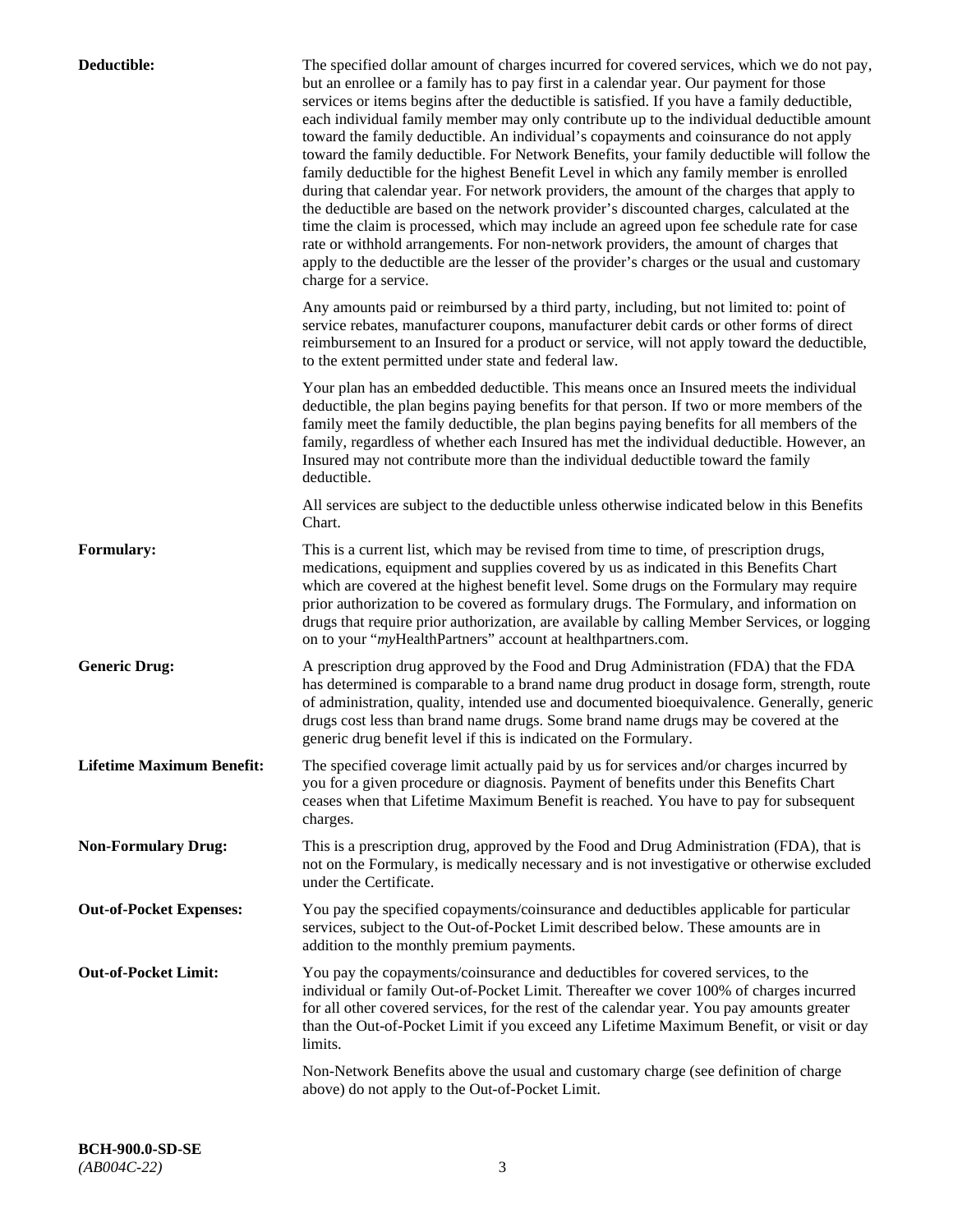Non-Network Benefits for transplant surgery and bariatric surgery do not apply to the Out-of-Pocket Limit.

Any amounts paid or reimbursed by a third party, including, but not limited to: point of service rebates, manufacturer coupons, manufacturer debit cards or other forms of direct reimbursement to an Insured for a product or service, will not apply as an out of pocket expense, to the extent permitted under state and federal law.

You are responsible to keep track of the out-of-pocket expenses. Contact our Member Services Department for assistance in determining the amount paid by the enrollee for specific eligible services received. Claims for reimbursement under the Out-of-Pocket Limit provisions are subject to the same time limits and provisions described under the "Claims Provisions" section of the Certificate.

**Specialty Drug List:** This is a current list, which may be revised from time to time, of prescription drugs, medications, equipment and supplies, which are typically bio-pharmaceuticals. The purpose of a Specialty Drug List is to facilitate enhanced monitoring of complex therapies used to treat specific conditions. Specialty drugs are covered by us as indicated in this Benefits Chart. The Specialty Drug List is available by calling Member Services, or logging on to your "myHealthPartners" account at [healthpartners.com.](http://healthpartners.com/)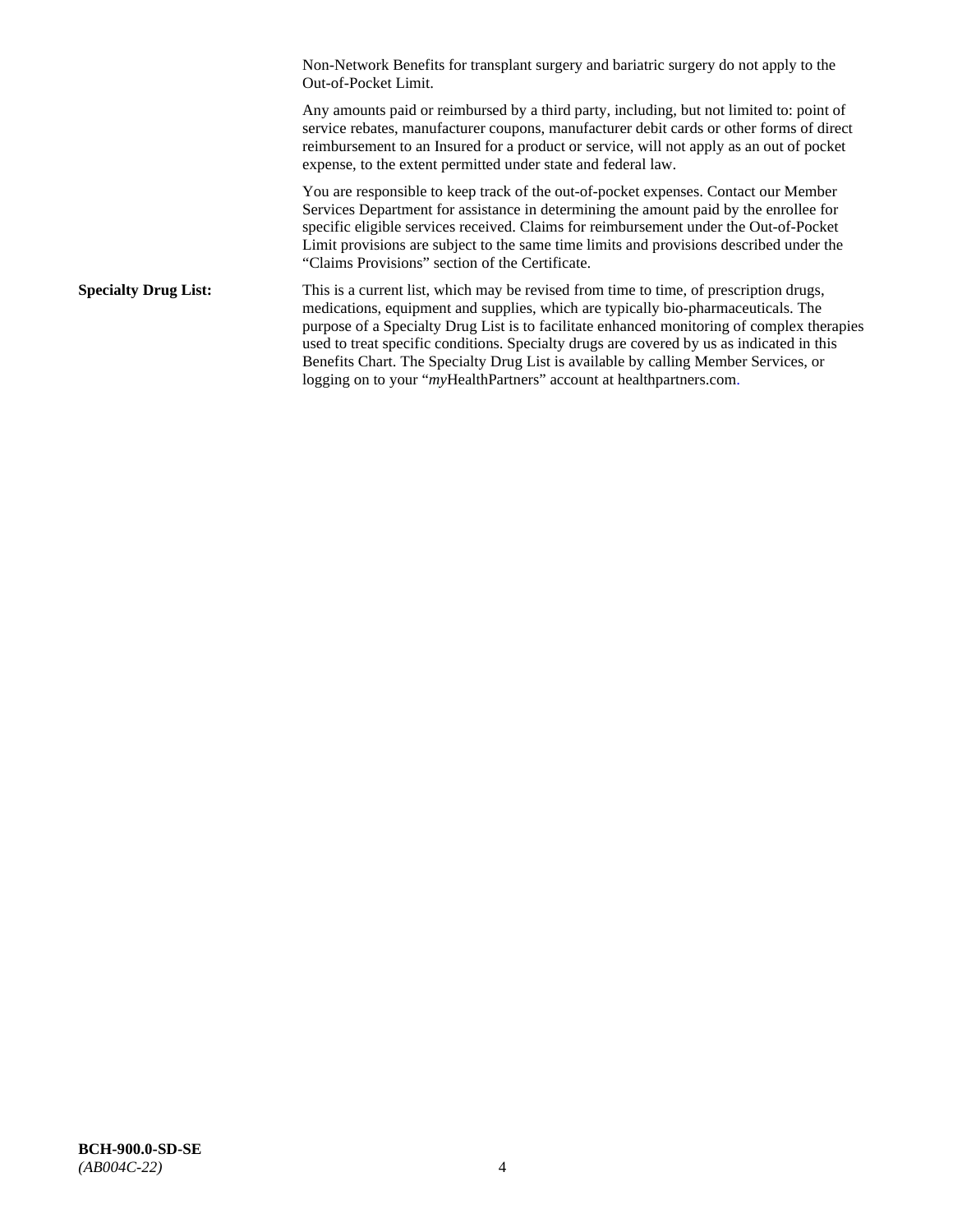# **DEDUCTIBLES, OUT-OF-POCKET LIMITS AND LIFETIME MAXIMUMS**

#### **Individual Calendar Year Deductible**

| <b>Network Benefits</b> | <b>Non-Network Benefits</b> |
|-------------------------|-----------------------------|
| \$2,000                 | \$10,000                    |

#### **Family Calendar Year Deductible**

| <b>Network Benefits</b> | <b>Non-Network Benefits</b> |
|-------------------------|-----------------------------|
| \$4,000                 | \$20,000                    |

Separate deductibles must be satisfied under the Network Benefits and Non-Network Benefits.

Your plan has an embedded deductible. This means once an insured meets the individual deductible, the plan begins paying benefits for that person. If two or more members of the family meet the family deductible, the plan begins paying benefits for all members of the family, regardless of whether each insured has met the individual deductible. However, an insured may not contribute more than the individual deductible toward the family deductible.

Any amounts paid or reimbursed by a third party, including but not limited to: point of service rebates, manufacturer coupons, manufacturer debit cards or other forms of direct reimbursement to an insured for a product or service, will not apply toward the deductible, to the extent permitted under state and federal law.

#### **Individual Calendar Year Out-of-Pocket Limit**

| <b>Network Benefits</b> | <b>Non-Network Benefits</b> |
|-------------------------|-----------------------------|
| \$7,000                 | \$30,000                    |

### **Family Calendar Year Out-of-Pocket Limit**

| <b>Network Benefits</b> | <b>Non-Network Benefits</b> |
|-------------------------|-----------------------------|
| \$14,000                | \$60,000                    |

Separate Out-of-Pocket Limits must be satisfied under Network Benefits and Non-Network Benefits.

Non-Network Benefits above the usual and customary charge will not apply toward the individual or family Out-of-Pocket Limit.

Non-Network Benefits for transplant surgery and bariatric surgery do not apply to the Out-of-Pocket Limit.

Any amounts paid or reimbursed by a third party, including, but not limited to: point of service rebates, manufacturer coupons, manufacturer debit cards or other forms of direct reimbursement to an Insured for a product or service, will not apply as an outof-pocket expense, to the extent permitted under state and federal law.

# **Lifetime Maximum Benefit for Bariatric Surgery**

| <b>Network Benefits</b> | <b>Non-Network Benefits</b> |
|-------------------------|-----------------------------|
| Unlimited.              | \$5,000                     |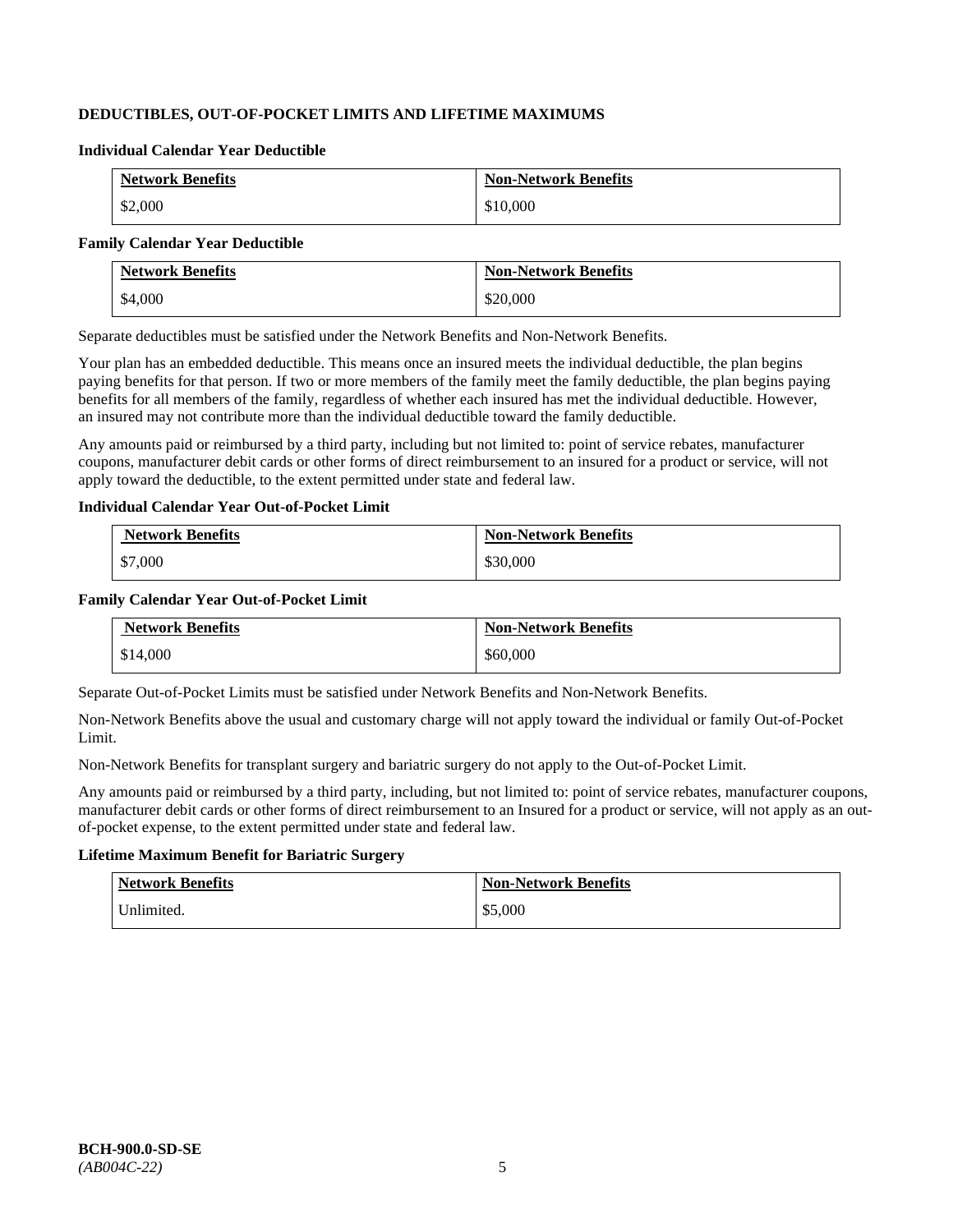# **AMBULANCE AND MEDICAL TRANSPORTATION**

#### **Covered Services:**

We cover ambulance and medical transportation for medical emergencies. We also cover medically necessary, non-emergency medical transportation if it meets our medical coverage criteria. Covered services and supplies are based on established medical policies, which are subject to periodic review and modification by the medical or dental directors. These medical policies (medical coverage criteria) and applicable prior authorization requirements are available by calling Member Services, or logging on to your "*my*HealthPartners" account at [healthpartners.com.](http://healthpartners.com/)

| <b>Network Benefits</b>      | <b>Non-Network Benefits</b> |
|------------------------------|-----------------------------|
| 70% of the charges incurred. | See Network Benefits.       |

#### **Not Covered:**

• See "Services Not Covered" in the Certificate.

#### **AUTISM SERVICES**

#### **Covered Services:**

We cover Applied Behavioral Analysis (ABA) and Intensive Early Intervention Behavioral Therapy (IEIBT) for treatment of autism spectrum disorders for children under age 18. We have the right to review the treatment that an Insured is receiving not more than once every three months, without a contract stipulating that a more frequent review is necessary.

A person who performs ABA must:

- be licensed by the South Dakota Board of Medical and Osteopathic Examiners or the Board of Examiners of Psychologists and have documented training and competence in applied behavior analysis; or
- be licensed by the South Dakota Board of Social Workers as a licensed behavior analyst.

Physical therapy, occupational therapy and speech therapy are covered under the "Physical Therapy, Occupational Therapy and Speech Therapy" section. Medications are covered under the "Prescription Drug Services" section. Covered services are based on established medical policies, which are subject to periodic review and modification by the medical directors. These medical policies (medical coverage criteria) are available online at [healthpartners.com](http://healthpartners.com/) or by calling Member Services.

Coverage for applied behavior analysis will provide an annual maximum benefit for Network and Non-Network Benefits combined, that may not be less than:

- Through age 6**:** 1,300 hours per calendar year
- Age 7 through age 13**:** 900 hours per calendar year
- Age 14 through age 18**:** 450 hours per calendar year

| <b>Network Benefits</b>      | <b>Non-Network Benefits</b>  |
|------------------------------|------------------------------|
| 70% of the charges incurred. | 50% of the charges incurred. |

#### **Not Covered:**

• See "Services Not Covered" in the Certificate.

### **BEHAVIORAL HEALTH SERVICES**

#### **Covered Services:**

Covered services are based on established medical policies, which are subject to periodic review and modification by the medical directors. These medical policies (medical coverage criteria) are available by calling Member Services, or logging on to your "*my*HealthPartners" account at [healthpartners.com.](http://healthpartners.com/)

#### **Mental Health Services**

We cover services for mental health diagnoses as described in the Diagnostic and Statistical Manual of Mental Disorders – Fifth Edition (DSM-5) (most recent edition).

**BCH-900.0-SD-SE**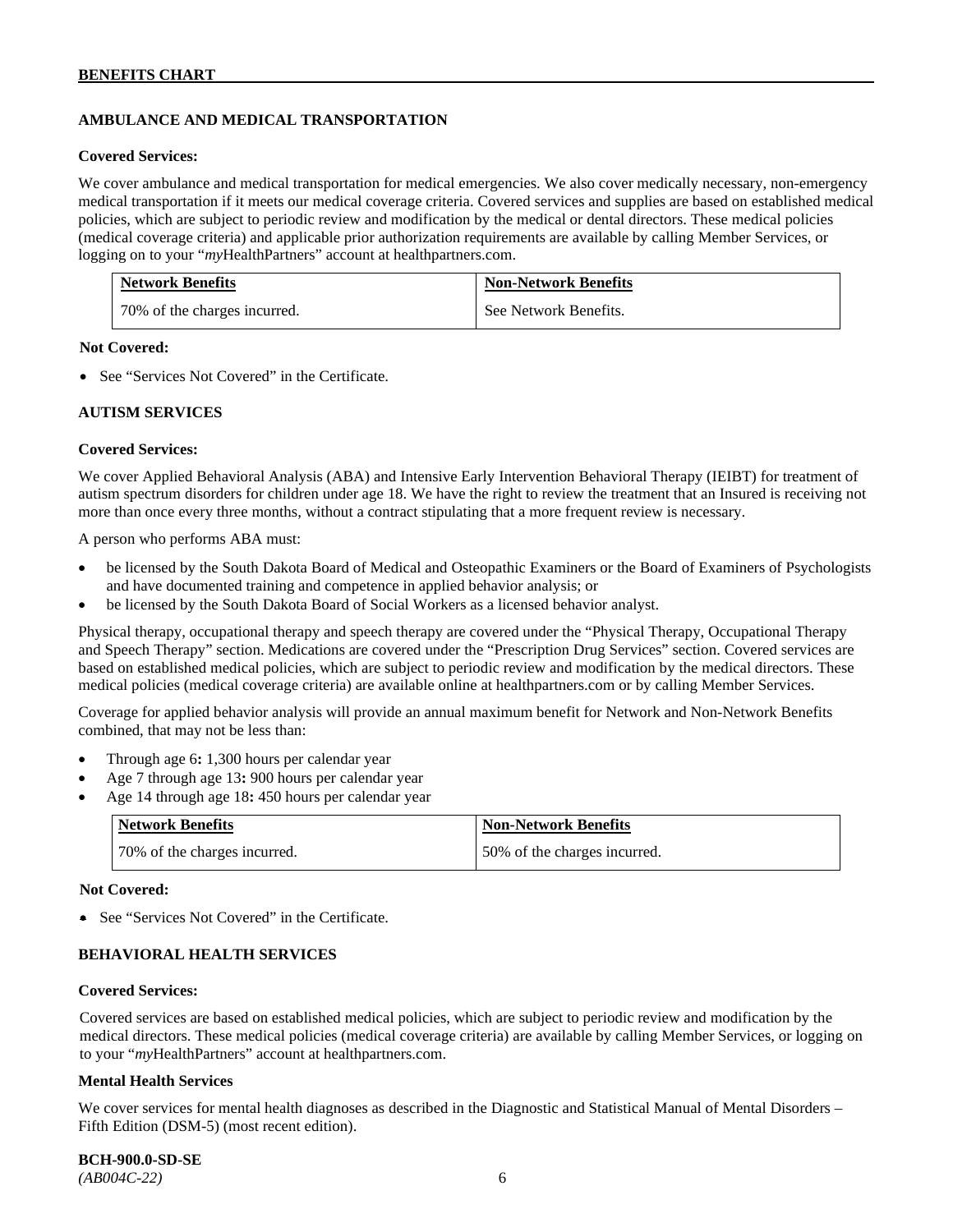**Outpatient services including intensive outpatient and day treatment services:** We cover medically necessary outpatient professional mental health services for evaluation, crisis intervention, and treatment of mental health disorders.

A comprehensive diagnostic assessment will be used as the basis for a determination by a mental health professional, concerning the appropriate treatment and the extent of services required.

Outpatient services we cover for a diagnosed mental health condition include the following:

- Individual, group, family, and multi-family therapy;
- Medication management provided by a physician, certified nurse practitioner, or physician's assistant;
- Psychological testing services for the purposes of determining the differential diagnoses and treatment planning for patients currently receiving behavioral health services;
- Day treatment and intensive outpatient services in a licensed program;
- Partial hospitalization services in a licensed hospital or community mental health center;
- Psychotherapy and nursing services provided in the home if authorized by us; and
- Treatment for gender dysphoria.

| <b>Network Benefits</b>                                                                                                                                                                                                                                                                       | <b>Non-Network Benefits</b>  |
|-----------------------------------------------------------------------------------------------------------------------------------------------------------------------------------------------------------------------------------------------------------------------------------------------|------------------------------|
| 70% of the charges incurred.                                                                                                                                                                                                                                                                  | 50% of the charges incurred. |
| <b>First three visits</b>                                                                                                                                                                                                                                                                     |                              |
| The first three mental health and substance use disorder<br>visits, urgent care visits, office visits, convenience<br>clinic visits, telephone visits and e-visits (other than<br>Virtuwell <sup>®</sup> ) combined in a calendar year are covered at<br>100%, not subject to the deductible. |                              |
| Physician services are included; however, charges for<br>day treatment services, group visits, office procedures,<br>laboratory, radiology and other ancillary services are<br>not included and will be subject to the deductible and<br>coinsurance.                                         |                              |

#### **Group therapy**

| <b>Network Benefits</b>      | <b>Non-Network Benefits</b>  |
|------------------------------|------------------------------|
| 70% of the charges incurred. | 50% of the charges incurred. |

#### **Inpatient services, including mental health residential treatment services:** We cover the following:

- Medically necessary inpatient services in a hospital and professional services for treatment of mental health disorders. Medical stabilization is covered under inpatient hospital services in the "Hospital and Skilled Nursing Facility Services" section; and
- Medically necessary mental health residential treatment services. This care must be authorized by us and provided by a hospital or residential behavioral health treatment facility licensed by the local state or Department of Health and Human Services. Services not covered under this benefit include halfway houses, group homes, extended care facilities, shelter services, correctional services, detention services, transitional services, group residential services, foster care services and wilderness programs.

| <b>Network Benefits</b>      | <b>Non-Network Benefits</b>  |
|------------------------------|------------------------------|
| 70% of the charges incurred. | 50% of the charges incurred. |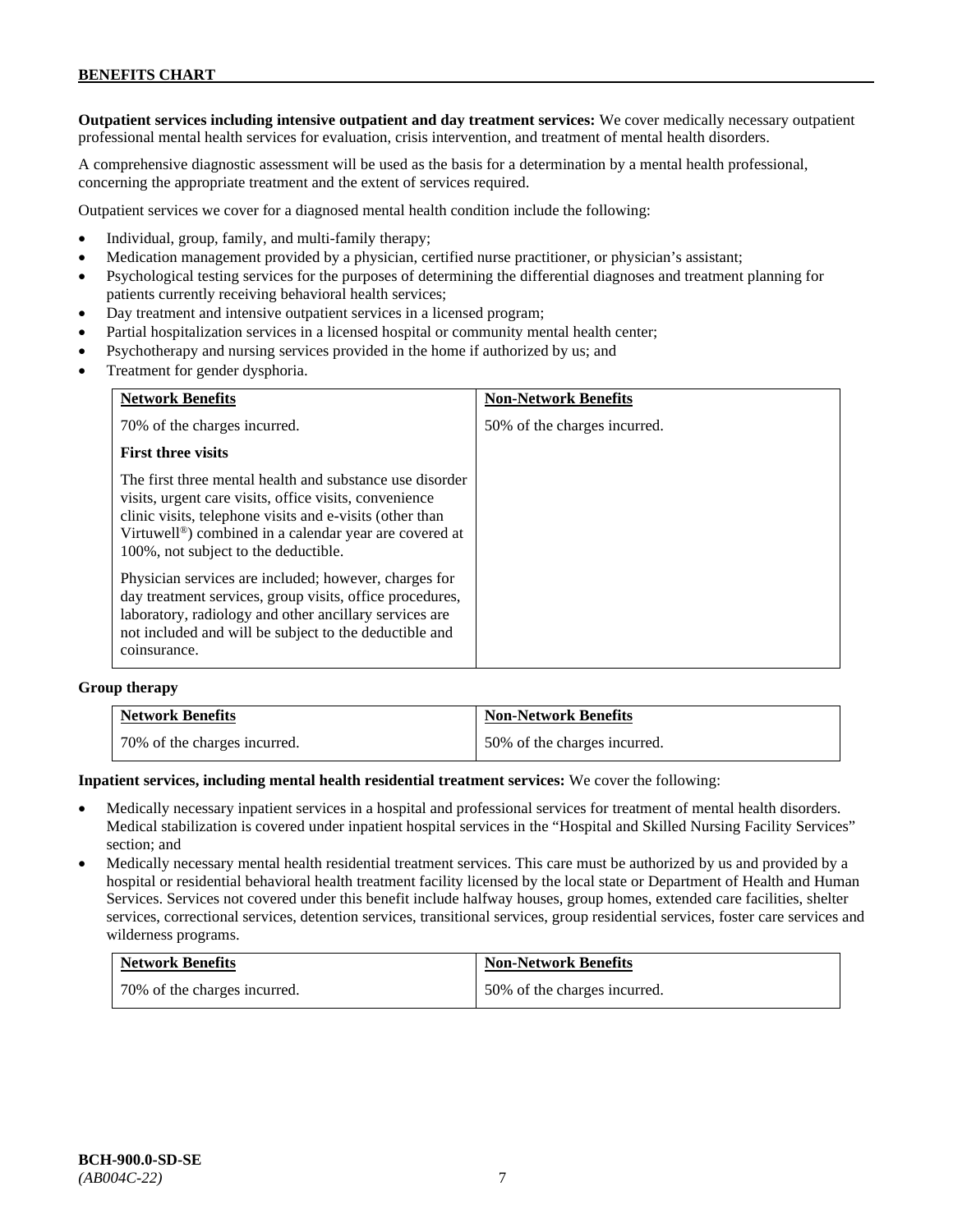### **Substance use disorder (SUD) services**

We cover medically necessary services for assessments by a licensed alcohol and drug counselor and treatment of substance use disorders as defined in the latest edition of the DSM-5.

**Outpatient services, including intensive outpatient and day treatment services:** We cover medically necessary outpatient professional services for the diagnosis and treatment of substance use disorder. Substance use disorder treatment services must be provided by a program licensed by the local Department of Health and Human Services.

Outpatient services we cover for a diagnosed substance use disorder include the following:

- Individual, group, family, and multi-family therapy provided in an office setting;
- Opiate replacement therapy including methadone and buprenorphine treatment; and
- Day treatment and intensive outpatient services in a licensed program.

| <b>Network Benefits</b>                                                                                                                                                                                                                                                         | <b>Non-Network Benefits</b>  |
|---------------------------------------------------------------------------------------------------------------------------------------------------------------------------------------------------------------------------------------------------------------------------------|------------------------------|
| 70% of the charges incurred.                                                                                                                                                                                                                                                    | 50% of the charges incurred. |
| <b>First three visits</b>                                                                                                                                                                                                                                                       |                              |
| The first three mental health and substance use disorder<br>visits, urgent care visits, office visits, convenience<br>clinic visits, telephone visits and e-visits (other than<br>Virtuwell) combined in a calendar year are covered at<br>100%, not subject to the deductible. |                              |
| Physician services are included; however, charges for<br>day treatment services, group visits, office procedures,<br>laboratory, radiology and other ancillary services are<br>not included and will be subject to the deductible and<br>coinsurance.                           |                              |

**Inpatient services:** We cover the following:

- Medically necessary inpatient services in hospitals and residential primary treatment facilities approved by the State of South Dakota which are carrying out an approved program pursuant to the diagnosis and recommendation of a doctor;
- Services provided in a hospital that is licensed by the local state and accredited by Medicare; and
- Detoxification services in a hospital or community detoxification facility if it is licensed by the State of South Dakota as an approved inpatient alcoholism treatment facility.

| <b>Network Benefits</b> |                              | <b>Non-Network Benefits</b>  |
|-------------------------|------------------------------|------------------------------|
|                         | 70% of the charges incurred. | 50% of the charges incurred. |

**Not Covered:**

See "Services Not Covered" in the Group Certificate.

### **CHIROPRACTIC SERVICES**

#### **Covered Services:**

We cover chiropractic services for rehabilitative care. Chiropractic services are adjustments to any abnormal articulations of the human body, especially those of the spinal column, for the purpose of giving freedom of action to impinged nerves that may cause pain or deranged function.

Massage therapy which is performed in conjunction with other treatment/modalities by a chiropractor, is part of a prescribed treatment plan and is not billed separately is covered.

| <b>Network Benefits</b>      | <b>Non-Network Benefits</b>  |
|------------------------------|------------------------------|
| 70% of the charges incurred. | 50% of the charges incurred. |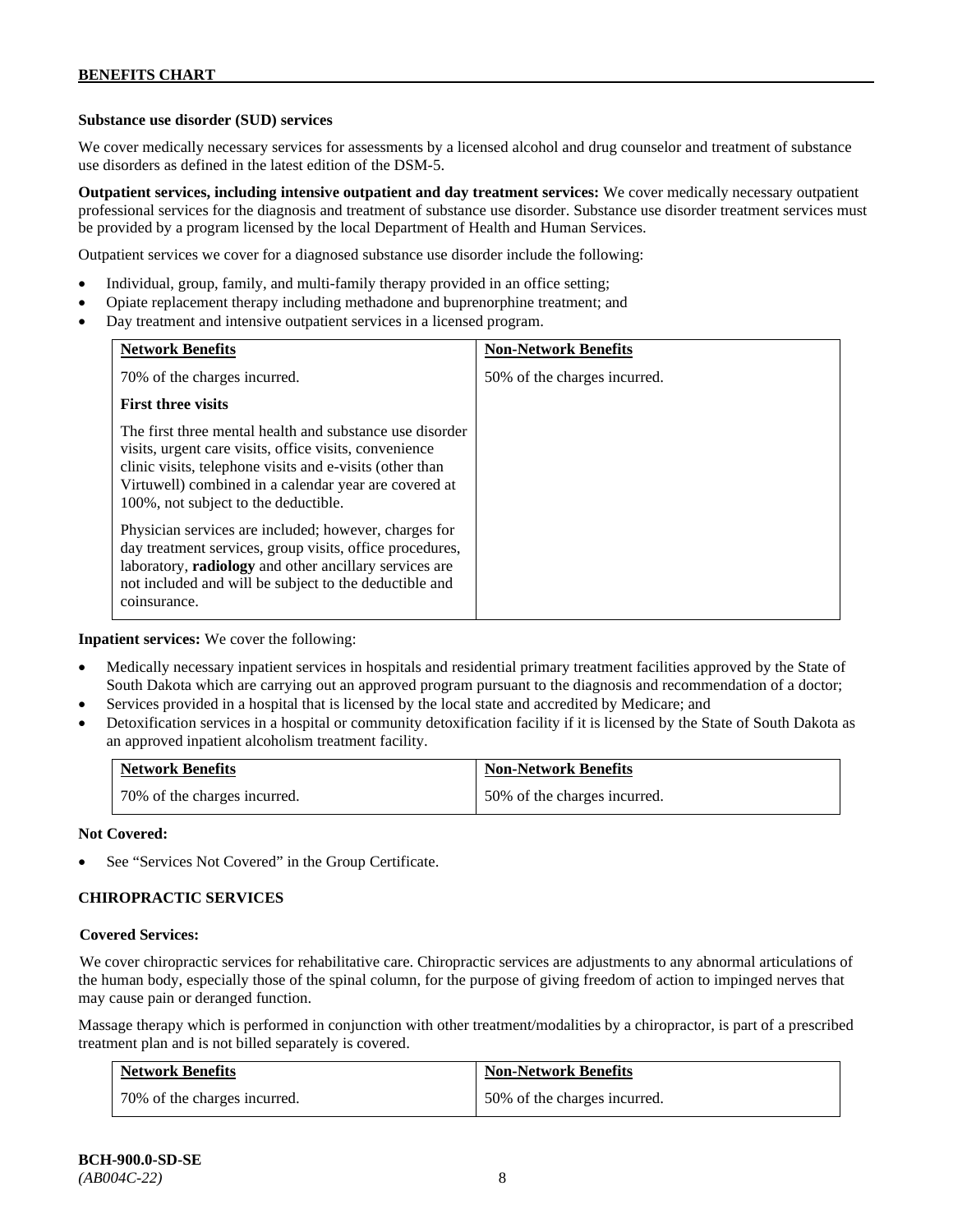### **Not Covered:**

- Massage therapy for the purpose of comfort or convenience of the Insured.
- See "Services Not Covered" in the Certificate.

### **CLINICAL TRIALS**

#### **Covered Services:**

We cover certain routine services if you participate in a Phase I, Phase II, Phase III or Phase IV clinical trial that is conducted in relation to the prevention, detection, or treatment of cancer or other life-threatening disease or condition as defined in the Affordable Care Act. We cover routine patient costs for services that would be eligible under this Benefits Chart if the service were provided outside of a clinical trial.

| <b>Network Benefits</b>                              | <b>Non-Network Benefits</b>                          |
|------------------------------------------------------|------------------------------------------------------|
| Coverage level is same as corresponding Network      | Coverage level is same as corresponding Non-Network  |
| Benefits, depending on type of service provided such | Benefits, depending on type of service provided such |
| as Office Visits for Illness or Injury, Inpatient or | as Office Visits for Illness or Injury, Inpatient or |
| <b>Outpatient Hospital Services.</b>                 | Outpatient Hospital Services.                        |

#### **Not Covered:**

- The investigative item, device or service itself.
- Items or services that are provided solely to satisfy data collection and analysis needs and that are not used in the direct clinical management of the patient.
- A service that is clearly inconsistent with widely accepted and established standards of care for a particular diagnosis.
- See "Services Not Covered" in the Certificate.

### **DENTAL SERVICES**

#### **Covered Services:**

We cover services described below.

**Accidental dental services:** We cover dentally necessary services to treat and restore damage to teeth as a result of an accidental injury. Coverage is for damage caused by external trauma to face and mouth only, not for cracked or broken teeth which result from biting or chewing. We cover restorations, root canals, crowns and replacement of teeth lost that are directly related to the accident in which the Insured was involved. We cover initial exams, x-rays, and palliative treatment including extractions, and other oral surgical procedures directly related to the accident. Subsequent treatment must be initiated within the specified time-frame and must be directly related to the accident.

Full mouth rehabilitation to correct occlusion (bite) and malocclusion (misaligned teeth not due to the accident) are not covered.

When an implant-supported dental prosthetic treatment is pursued, the accidental dental benefit will be applied to the prosthetic procedure. Benefits are limited to the amount that would be paid toward the placement of a removable dental prosthetic appliance that could be used in the absence of implant treatment. Care must be provided or pre-authorized by a HealthPartners dentist.

| <b>Network Benefits</b>      | <b>Non-Network Benefits</b>  |
|------------------------------|------------------------------|
| 70% of the charges incurred. | 50% of the charges incurred. |

For all accidental dental services, treatment and/or restoration must be initiated within six months of the date of the injury. Coverage is limited to the initial course of treatment and/or initial restoration. Services must be provided within twentyfour months of the date of injury to be covered.

#### **Medical referral dental services**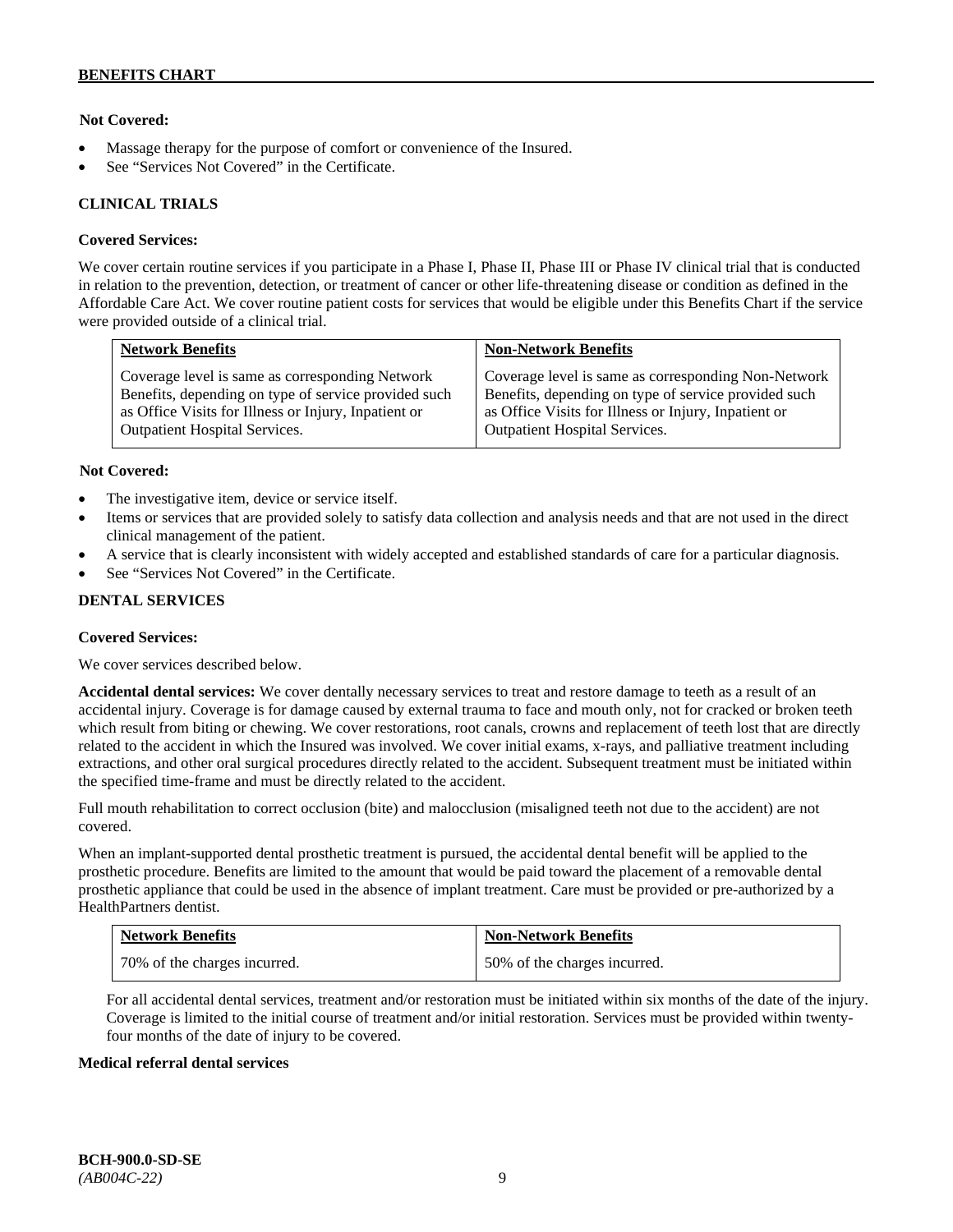**Medically necessary outpatient dental services:** We cover medically necessary outpatient dental services. Coverage is limited to dental services required for treatment of an underlying medical condition, e.g., removal of teeth to complete radiation treatment for cancer of the jaw, cysts and lesions.

| <b>Network Benefits</b>      | <b>Non-Network Benefits</b>  |
|------------------------------|------------------------------|
| 70% of the charges incurred. | 50% of the charges incurred. |

**Medically necessary hospitalization and anesthesia for dental care:** We cover medically necessary hospitalization and anesthesia for dental care. This is limited to charges incurred by an Insured who: (1) is a child under age 14, or (2) is severely disabled or otherwise suffers from a developmental disability as determined by a licensed physician which places that person under at serious risk. The requirement of a hospital setting must be due to an Insured's underlying medical condition. Coverage is limited to facility and anesthesia charges. Anesthesia is covered in a hospital or a dental office. Oral surgeon/dentist professional fees are not covered. Hospitalization required due to the behavior of the Insured or due to the extent of the dental procedure is not covered.

| <b>Network Benefits</b>      | <b>Non-Network Benefits</b> |
|------------------------------|-----------------------------|
| 70% of the charges incurred. | 50% of the charges incurred |

**Medical complications of dental care:** We cover medical complications of dental care. Treatment must be medically necessary care and related to medical complications of non-covered dental care, including complications of the head, neck, or substructures.

| <b>Network Benefits</b>      | <b>Non-Network Benefits</b>  |
|------------------------------|------------------------------|
| 70% of the charges incurred. | 50% of the charges incurred. |

**Oral surgery:** We cover oral surgery. Coverage is limited to treatment of medical conditions requiring oral surgery, such as treatment of oral neoplasm, non-dental cysts, fracture of the jaws, trauma of the mouth and jaws, and any other oral surgery procedures provided as medically necessary dental services.

| <b>Network Benefits</b>      | <b>Non-Network Benefits</b>  |
|------------------------------|------------------------------|
| 70% of the charges incurred. | 50% of the charges incurred. |

**Treatment of cleft lip and cleft palate of a dependent child:** We cover treatment of cleft lip and cleft palate of a dependent child, to the limiting age in the definition of an "Eligible Dependent", including orthodontic treatment and oral surgery directly related to the cleft. Benefits for individuals age 26 up to the limiting age for coverage of the dependent are limited to inpatient or outpatient expenses arising from medical and dental treatment that was scheduled or initiated prior to the dependent turning age 19. Dental services which are not required for the treatment of cleft lip or cleft palate are not covered. If a dependent child covered under the Certificate and Benefits Chart is also covered under a dental plan which includes orthodontic services, that dental plan shall be considered primary for the necessary orthodontic services. Oral appliances are subject to the same copayment, conditions and limitations as durable medical equipment.

| <b>Network Benefits</b>      | <b>Non-Network Benefits</b>  |
|------------------------------|------------------------------|
| 70% of the charges incurred. | 50% of the charges incurred. |

**Treatment of temporomandibular disorder (TMD) and craniomandibular disorder (CMD):** We cover surgical and nonsurgical treatment of temporomandibular disorder (TMD) and craniomandibular disorder (CMD), which is medically necessary care. Dental services which are not required to directly treat TMD or CMD are not covered.

| <b>Network Benefits</b>      | <b>Non-Network Benefits</b>  |
|------------------------------|------------------------------|
| 70% of the charges incurred. | 50% of the charges incurred. |

### **Not Covered:**

- Dental treatment, procedures or services not listed in this Benefits Chart.
- Accident related dental services if treatment is: (1) initiated beyond six months from the date of the injury; (2) received beyond the initial treatment or restoration; or (3) received beyond twenty-four months from the date of injury.
- Oral surgery to remove wisdom teeth, except as stated in the Pediatric Dental amendment.

# **BCH-900.0-SD-SE**

*(AB004C-22)* 10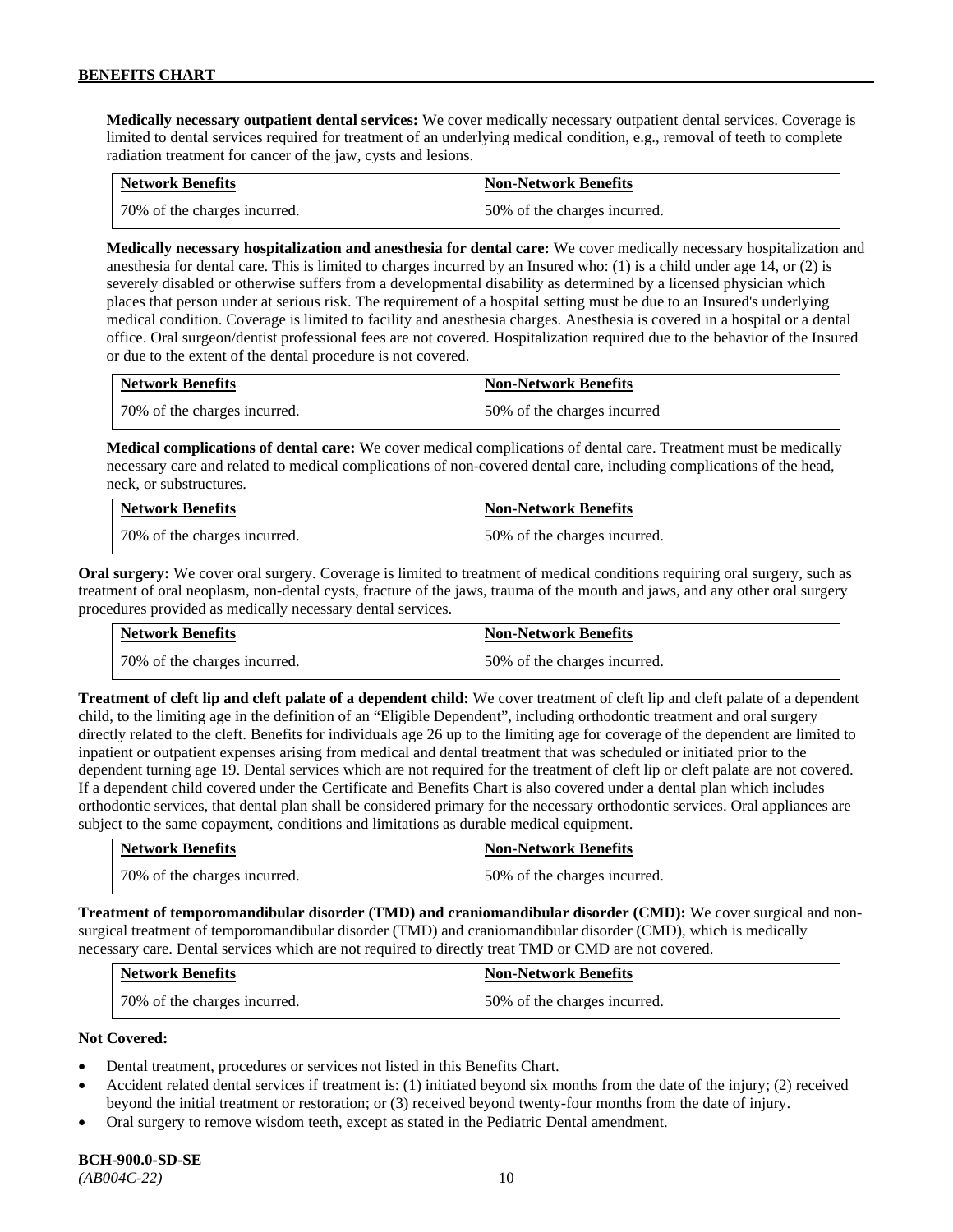- Orthognathic treatment or procedures and all related services.
- See "Services Not Covered" in the Certificate.

### **DIABETES AND HYPERTENSION DISEASE MANAGEMENT PROGRAM**

#### **Covered Services:**

- If you meet criteria for coverage, you may qualify for the Diabetes and/or Hypertension Disease Management Program.
- The program covers group health coaching which focuses on weight loss, exercise, behavior modification and health education through Omada Health.

| <b>Network Benefits</b>                                     | <b>Non-Network Benefits</b> |
|-------------------------------------------------------------|-----------------------------|
| 100% of the charges incurred.<br>Deductible does not apply. | Not applicable.             |

#### **Not Covered:**

See "Services Not Covered" in the Certificate.

# **DIABETIC EQUIPMENT AND SUPPLIES**

#### **Covered Services:**

We cover physician prescribed medically appropriate and necessary drugs and supplies used in the management and treatment of diabetes for insureds with gestational, Type I or Type II diabetes including durable diabetic equipment, measurement and administration aids, and disposable supplies, as described below. Certain items are only covered if your condition meets our coverage criteria and obtained through an authorized vendor. For more information on what we cover and any prior authorization requirements, call Member Services or log on to your "myHealthPartners" account at [healthpartners.com.](http://www.healthpartners.com/)

Insulin and medications for diabetes, including prescribed oral agents for controlling blood sugars and glucagon kits are covered as outpatient drugs under the "Prescription Drug Services" section.

**Pumps and pump supplies.** These include diabetic insulin pumps, diabetic infusion pumps and infusion pump supplies such as infusion sets, tubing, connectors and syringe reservoirs.

Covered insulin pumps that are not available from a DME vendor and only available through a retail pharmacy will be covered as described below. All other insulin pumps, infusion pumps and supplies must be obtained through an authorized durable medical equipment provider and cannot be obtained at a pharmacy.

| <b>Network Benefits</b>                                                                     | <b>Non-Network Benefits</b>  |
|---------------------------------------------------------------------------------------------|------------------------------|
| Pumps received at a pharmacy:<br>70% of the charges incurred.<br>Deductible does not apply. | 50% of the charges incurred. |
| Pumps received from a non-pharmacy approved<br>vendor:<br>70% of the charges incurred.      |                              |

### **All other durable equipment and diabetic supplies**

Durable Diabetic Equipment and Supplies. These include continuous glucose monitoring system (CGMS), transmitter, sensors and receivers, diabetic blood glucose monitors and control/calibrating solutions (for checking accuracy or testing equipment and test strips).

Disposable Diabetic Supplies. These are one-time use supplies, including syringes, lancets, lancet devices, blood and urine ketone test strips, and needles.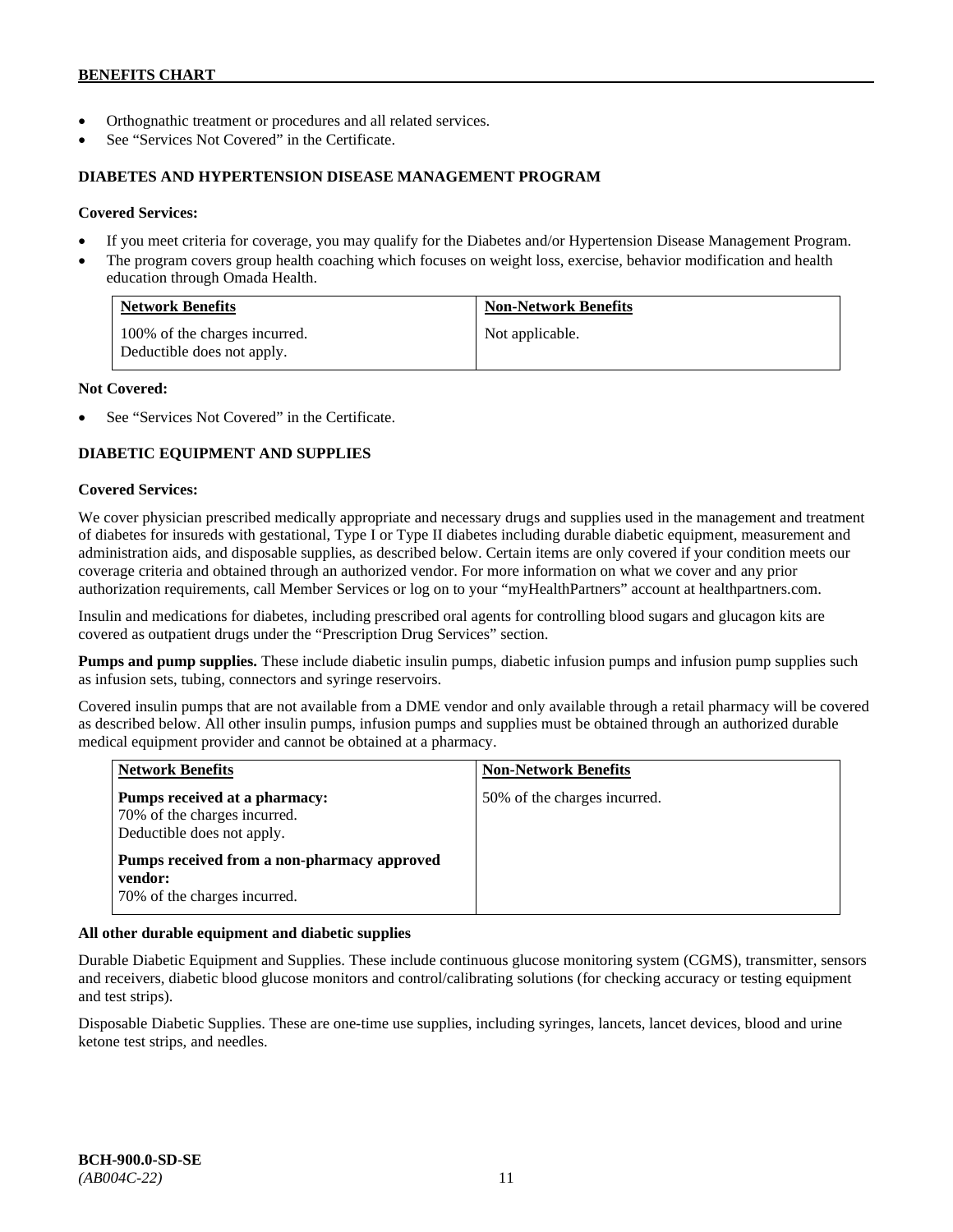Certain diabetic supplies and equipment must be purchased at a pharmacy.

| <b>Network Benefits</b>                                                                                              | <b>Non-Network Benefits</b>  |
|----------------------------------------------------------------------------------------------------------------------|------------------------------|
| If received through a pharmacy:<br>70% of the charges incurred.<br>Deductible does not apply.                        | 50% of the charges incurred. |
| If received through a non-pharmacy provider:<br>70% of the charges incurred if purchased from an<br>approved vendor. |                              |

### **Limitations:**

- No more than a 93-day supply of diabetic supplies is covered and dispensed at a time.
- We require that certain diabetic supplies and equipment be purchased at a pharmacy.
- Diabetic supplies and equipment are limited to certain models and brands.
- Durable medical equipment and supplies must be obtained from or repaired by approved vendors.
- Covered services and supplies are based on established medical policies which are subject to periodic review and modification by the medical directors. Our coverage policy for diabetic supplies includes information on our required models and brands. These medical policies (medical coverage criteria) are available by calling Member Services, or logging on to your "myHealthPartners" account at [healthpartners.com.](http://www.healthpartners.com/)

### **Not Covered:**

- Replacement or repair of any covered items, if the items are (i) damaged or destroyed by misuse, abuse or carelessness, (ii) lost; or (iii) stolen.
- Duplicate or similar items.
- Labor and related charges for repair of any covered items which are more than the cost of replacement by an approved vendor.
- Batteries for monitors and equipment.
- Sales tax, mailing, delivery charges, service call charges.
- See "Services Not Covered" in the Certificate.

### **DIAGNOSTIC IMAGING SERVICES**

#### **Covered Services:**

We cover diagnostic imaging, when ordered by a provider and provided in a clinic or outpatient hospital facility.

We cover services provided in a clinic or outpatient hospital facility. To see the benefit level for inpatient hospital or skilled nursing facility services, see benefits under Inpatient Hospital and Skilled Nursing Facility Services.

#### **Outpatient magnetic resonance imaging (MRI) and computed tomography (CT)**

| <b>Network Benefits</b>      | <b>Non-Network Benefits</b>  |
|------------------------------|------------------------------|
| 70% of the charges incurred. | 50% of the charges incurred. |

#### **All other outpatient diagnostic imaging services**

| <b>Network Benefits</b>      | <b>Non-Network Benefits</b>  |
|------------------------------|------------------------------|
| 70% of the charges incurred. | 50% of the charges incurred. |

#### **Preventive services (MRI/CT procedures are not considered preventive)**

Diagnostic imaging services associated with preventive services are covered at the benefit level shown in the "Preventive Services" section of this Benefits Chart.

### **Not Covered:**

See "Services Not Covered" in the Certificate.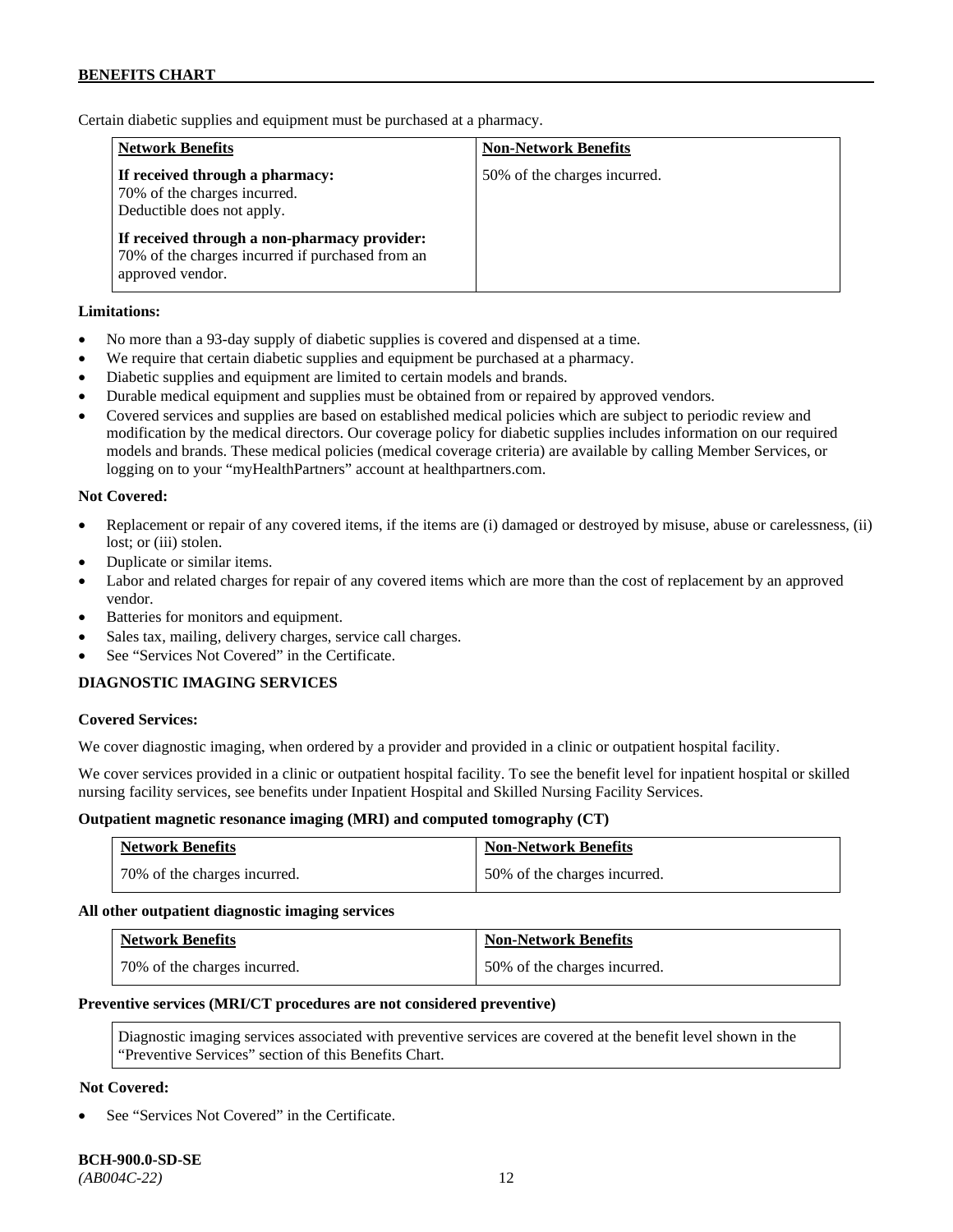# **DURABLE MEDICAL EQUIPMENT, PROSTHETICS, ORTHOTICS AND SUPPLIES**

#### **Covered Services:**

We cover equipment, supplies and services, as described below. Certain items are only covered if your condition meets our coverage criteria. For more information on what we cover and any prior authorization requirements, call Member Services or log on to your "*my*HealthPartners" account at [healthpartners.com.](http://healthpartners.com/)

- Durable medical equipment, such as wheelchairs, ventilators, oxygen, oxygen equipment, continuous positive airway pressure (CPAP) devices, hospital beds, and related services.
- Prosthetics, including breast prostheses, artificial limbs and artificial eyes, and related supplies.
- Orthotics.
- Medical supplies, including splints, surgical stockings, casts and dressings.
- Enteral feedings.
- Special dietary treatment for Phenylketonuria (PKU) and oral amino acid based elemental formula if it meets our medical coverage criteria.

Diabetic equipment and supplies are covered under the "Diabetic Equipment and Supplies" section.

#### **Special dietary treatment for phenylketonuria (PKU) if it meets our medical coverage criteria**

We cover testing, diagnosis and treatment of phenylketonuria including dietary management, formulas, case management, intake and screening, assessment, comprehensive care planning and service referral.

| <b>Network Benefits</b>                                    | <b>Non-Network Benefits</b>  |
|------------------------------------------------------------|------------------------------|
| 70% of the charges incurred.<br>Deductible does not apply. | 50% of the charges incurred. |

### **Oral amino acid based elemental formula if it meets our medical coverage criteria**

| <b>Network Benefits</b>      | <b>Non-Network Benefits</b>  |
|------------------------------|------------------------------|
| 70% of the charges incurred. | 50% of the charges incurred. |

#### **All other durable medical equipment, prosthetics, orthotics and supplies**

| <b>Network Benefits</b>      | <b>Non-Network Benefits</b>  |
|------------------------------|------------------------------|
| 70% of the charges incurred. | 50% of the charges incurred. |

#### **Limitations:**

Coverage of durable medical equipment is limited by the following.

Payment will not exceed the cost of an alternate piece of equipment or service that is effective and medically necessary.

- For prosthetic benefits, other than oral appliances for cleft lip and cleft palate, payment will not exceed the cost of an alternate piece of equipment or service that is effective, medically necessary and enables Insureds to conduct standard activities of daily living.
- We reserve the right to determine if an item will be approved for rental vs. purchase.
- Durable medical equipment and supplies must be obtained from or repaired by approved vendors.
- Covered services and supplies are based on established medical policies which are subject to periodic review and modification by the medical or dental directors. Our coverage policy for diabetic supplies includes information on our required models and brands. These medical policies (medical coverage criteria) are available by calling Member Services, or logging on to your "*my*HealthPartners" account at [healthpartners.com.](http://www.healthpartners.com/)

### **Not Covered:**

Items which are not eligible for coverage include, but are not limited to:

- Replacement or repair of any covered items, if the items are (i) damaged or destroyed by misuse, abuse or carelessness, (ii) lost; or (iii) stolen.
- Duplicate or similar items.

**BCH-900.0-SD-SE** 

*(AB004C-22)* 13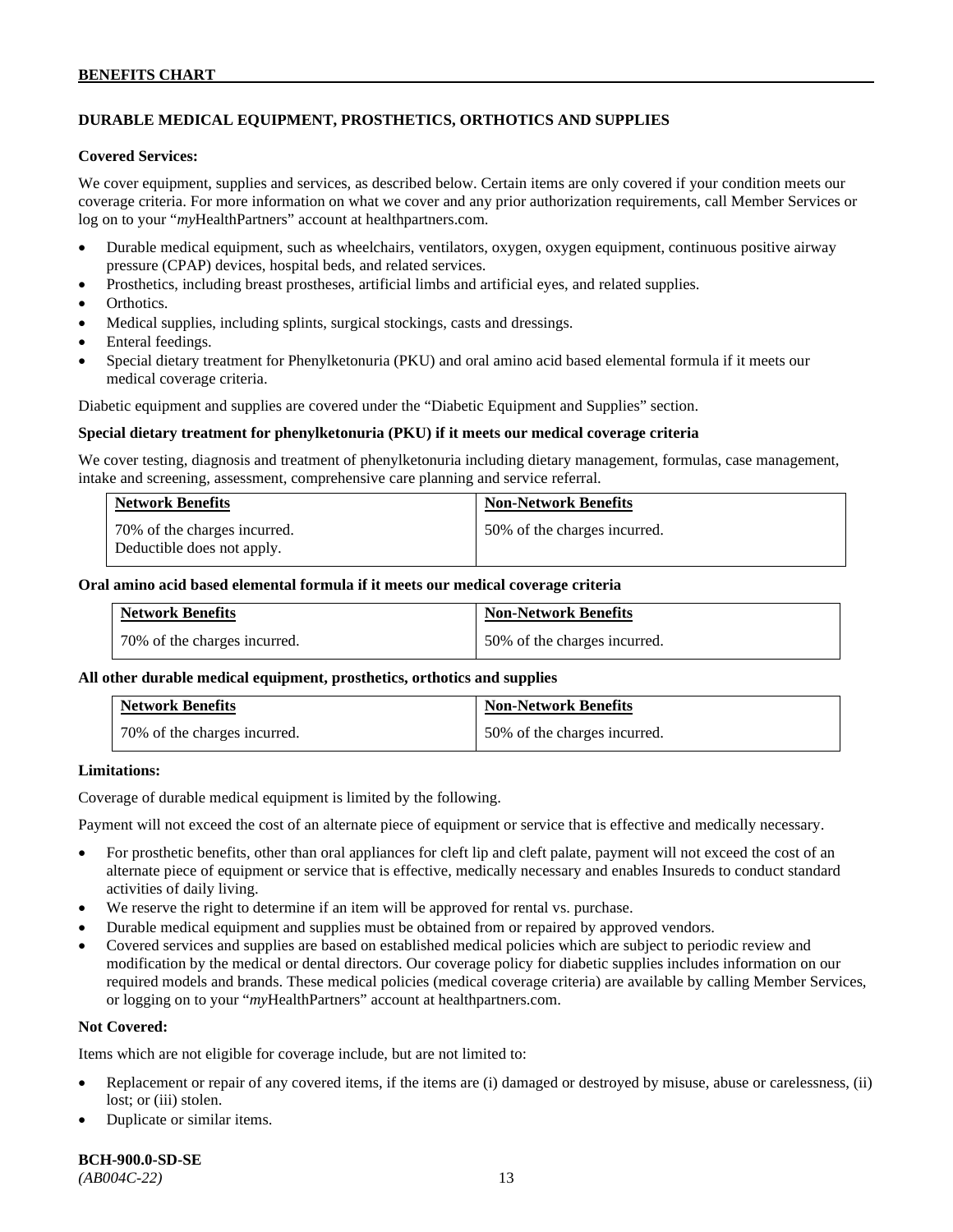- Labor and related charges for repair of any covered items which are more than the cost of replacement by an approved vendor.
- Sales tax, mailing, delivery charges, service call charges.
- Items which are primarily educational in nature or for hygiene, vocation, comfort, convenience or recreation.
- Communication aids or devices: equipment to create, replace or augment communication abilities including, but not limited to, speech processors, receivers, communication boards, or computer or electronic assisted communication.
- Hearing aids (implantable and external, including osseointegrated or bone anchored) and their fitting. This exclusion does not apply to cochlear implants.
- Eyeglasses, contact lenses and their fitting, measurement and adjustment, except as specifically described in this Benefits Chart.
- Hair prostheses (wigs).
- Household equipment which primarily has customary uses other than medical, such as, but not limited to, exercise cycles, air purifiers, central or unit air conditioners, water purifiers, non-allergenic pillows, mattresses or waterbeds.
- Household fixtures including, but not limited to, escalators or elevators, ramps, swimming pools and saunas.
- Modifications to the structure of the home including, but not limited to, its wiring, plumbing or charges for installation of equipment.
- Vehicle, car or van modifications including, but not limited to, hand brakes, hydraulic lifts and car carrier.
- Rental equipment while owned equipment is being repaired by non-contracted vendors, beyond one month rental of medically necessary equipment.
- Other equipment and supplies, including, but not limited to, assistive devices, that we determine are not eligible for coverage.
- See "Services Not Covered" in the Certificate.

# **EMERGENCY AND URGENTLY NEEDED CARE SERVICES**

### **Covered Services:**

We cover services for emergency care and urgently needed care if the services are otherwise eligible for coverage under this Benefits Chart.

**Urgently needed care.** These are services to treat an unforeseen illness or injury:

- that are required in order to prevent a serious deterioration in your health; and
- that cannot be delayed until the next available clinic or office hours.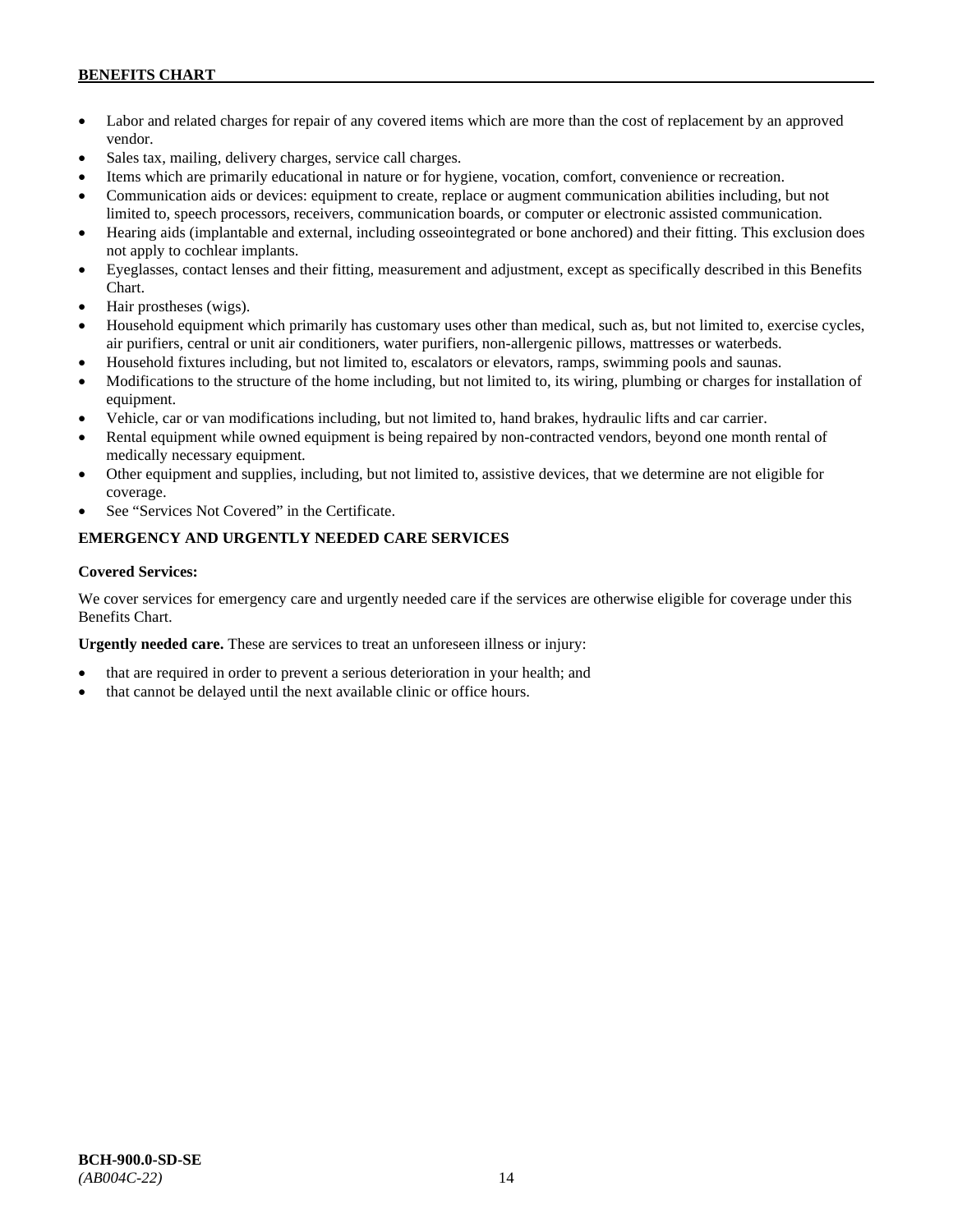### **Urgently needed care at clinics**

| <b>Network Benefits</b>                                                                                                                                                                                                                                                                                   | <b>Non-Network Benefits</b> |
|-----------------------------------------------------------------------------------------------------------------------------------------------------------------------------------------------------------------------------------------------------------------------------------------------------------|-----------------------------|
| 70% of the charges incurred.                                                                                                                                                                                                                                                                              | See Network Benefits.       |
| <b>First three visits</b>                                                                                                                                                                                                                                                                                 |                             |
| The first three mental health and substance use disorder<br>visits, urgent care visits, office visits, convenience<br>clinic visits, telephone visits and E-visits (other than<br>Virtuwell) combined in a calendaryear are covered at<br>100% of the charges incurred, not subject to the<br>deductible. |                             |
| Physician services are included; however, charges for<br>day treatment services, group visits, office procedures,<br>laboratory, radiology and other ancillary services are<br>not included and will be subject to the deductible and<br>coinsurance.                                                     |                             |

**Emergency care.** These are services to treat:

- the sudden, unexpected onset of illness or injury which, if left untreated or unattended until the next available clinic or office hours, would result in hospitalization; or
- a condition requiring professional health services immediately necessary to preserve life or stabilize health.

Emergency care includes emergency services as defined in Division BB, Title I, Section 102 of the Consolidated Appropriations Act of 2021.

Emergency care also includes an immediate response service available on a 24-hour, seven-day-a-week basis for each child, or person, having a psychiatric crisis, a mental health crisis, or a mental health emergency.

When reviewing claims for coverage of emergency services, our medical director will take into consideration: (1) a reasonable layperson's belief that the circumstances required immediate medical care that could not wait until the next working day or next available clinic appointment; (2) the time of day and day of the week the care was provided; and (3) the presenting symptoms including, but not limited to, severe pain, to ensure that the decision to reimburse the emergency care is not made solely on the basis of the actual diagnosis.

### **Emergency care in a hospital emergency room, including professional services of a physician**

| <b>Network Benefits</b>      | <b>Non-Network Benefits</b> |
|------------------------------|-----------------------------|
| 70% of the charges incurred. | See Network Benefits.       |

### **Inpatient emergency care in a hospital:**

| <b>Network Benefits</b>      | <b>Non-Network Benefits</b> |
|------------------------------|-----------------------------|
| 70% of the charges incurred. | See Network Benefits.       |

### **Not Covered:**

See "Services Not Covered" in the Certificate.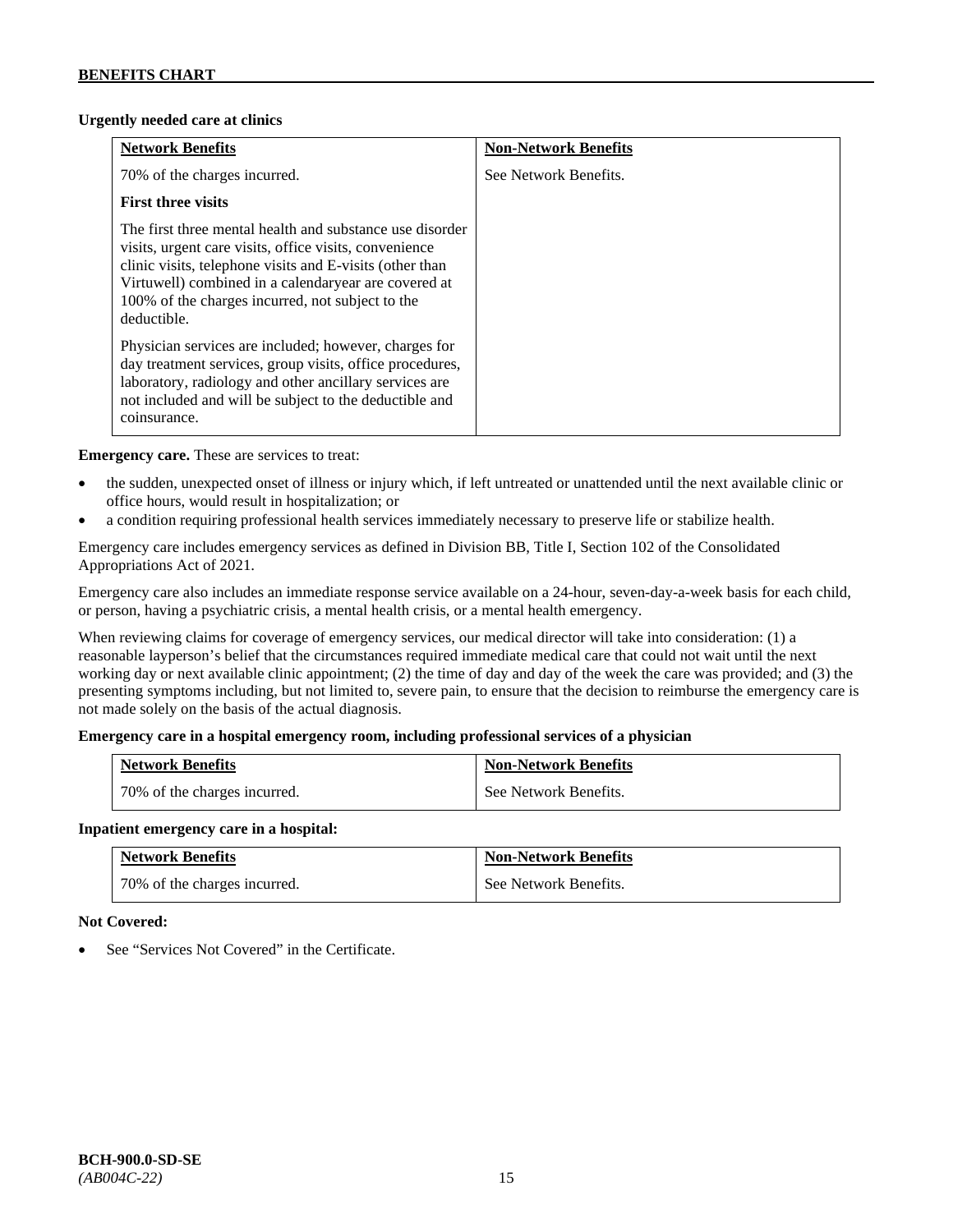### **GENE THERAPY**

### **Covered Services:**

We cover gene therapy treatment that meets our current medical coverage criteria.

| <b>Network Benefits</b>                                                                                                                                                                                  | <b>Non-Network Benefits</b> |
|----------------------------------------------------------------------------------------------------------------------------------------------------------------------------------------------------------|-----------------------------|
| Coverage level is same as corresponding Network<br>Benefits, depending on type of service provided, such<br>as Office Visits for Illness or Injury, Inpatient or<br><b>Outpatient Hospital Services.</b> | No coverage.                |

#### **Limitations:**

- Gene therapy must be provided by a designated provider.
- Specific types of gene therapy are limited to therapies and conditions specified in our medical coverage criteria.

#### **Not Covered:**

See "Services Not Covered" in the Certificate.

### **HEALTH EDUCATION**

#### **Covered Services:**

We cover education for preventive services and education for the management of chronic health problems, such as diabetes. Coverage includes medical nutrition therapy that is provided by a certified, registered, or licensed health care professional.

We cover diabetic self-management training and education if:

- the service is provided by a physician, nurse, dietitian, pharmacist, or other licensed health care provider who satisfies the current academic eligibility requirements of the National Certification Board for Diabetic Educators and has completed a course in diabetes education and training or has been certified as a diabetes educator; and
- the training and education is based upon a diabetes program recognized by the American Diabetes Association or a diabetes program with a curriculum approved by the American Diabetes Association or the South Dakota Department of Health.

Coverage of diabetes self-management training is limited to Insureds:

- o who are newly diagnosed with diabetes or have received no prior diabetes education;
- o who require a change in current therapy;<br>o who have a co-morbid condition such heal
- who have a co-morbid condition such heart disease or renal failure; or
- o whose diabetes condition is unstable.

See "Diabetic Equipment and Supplies" to see what diabetic equipment and supplies we cover.

| <b>Network Benefits</b>                                     | <b>Non-Network Benefits</b>  |
|-------------------------------------------------------------|------------------------------|
| 100% of the charges incurred.<br>Deductible does not apply. | 50% of the charges incurred. |

#### **Not Covered:**

See "Services Not Covered" in the Certificate.

## **HOME HEALTH SERVICES**

#### **Covered Services:**

We cover the following services:

- skilled nursing treatment in the home intended to provide a safe transition from other levels of care;
- physical therapy, occupational therapy, speech therapy, respiratory therapy and other therapeutic services;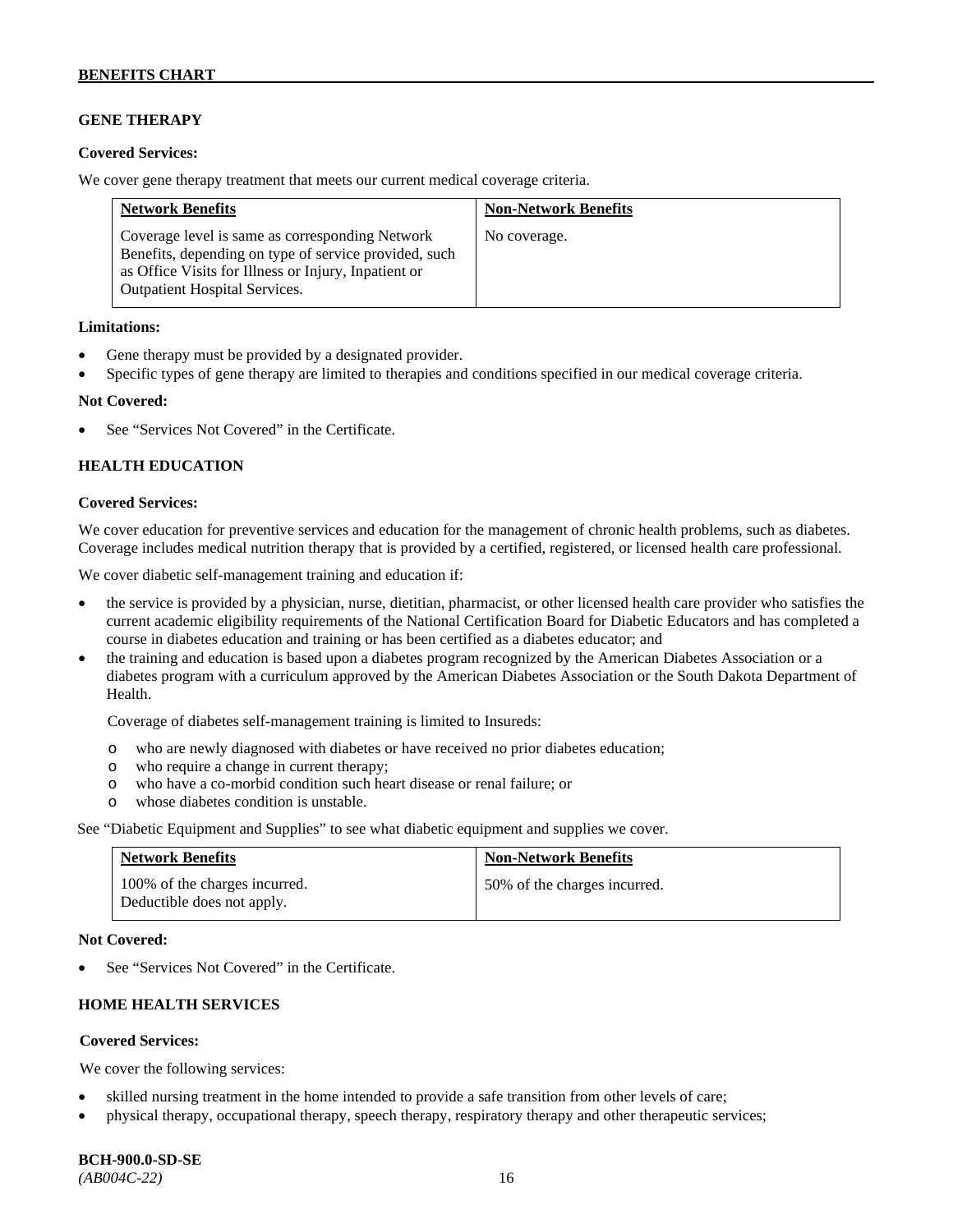- non-routine prenatal and postnatal services;
- routine postnatal well child visits, as described in the Coverage Criteria;
- phototherapy services for newborns. For phototherapy services for newborns and high risk prenatal services, supplies and equipment are included;
- home health aide services and other eligible home health services when provided in your home, if you are homebound (i.e., unable to leave home without considerable effort due to a medical condition. Lack of transportation does not constitute homebound status);
- total parenteral nutrition/intravenous ("TPN/IV") therapy, equipment, supplies and drugs in connection with IV therapy. IV line care kits are covered under Durable Medical Equipment. You do not need to be homebound to receive total parenteral nutrition/intravenous ("TPN/IV") therapy;
- palliative care benefits. Palliative care includes symptom management, education and establishing goals of care. We waive the requirement that you be homebound for a limited number of home visits for palliative care (as shown in this Benefits Chart), if you have a life-threatening, non-curable condition which has a prognosis of survival of two years or less. Additional palliative care visits are eligible under the home health services benefit if you are homebound and meet all other requirements defined in this section.

Home health services are eligible and covered only when they are:

- medically necessary; and
- provided as rehabilitative care, terminal care or maternity care; and
- ordered by a physician, and included in the written home care plan.

### **Physical therapy, occupational therapy, speech therapy, respiratory therapy, home health aide services and palliative care**

| <b>Network Benefits</b>      | <b>Non-Network Benefits</b>  |
|------------------------------|------------------------------|
| 70% of the charges incurred. | 50% of the charges incurred. |

### **TPN/IV therapy, skilled nursing services, non-routine prenatal/postnatal services and phototherapy**

| <b>Network Benefits</b>        | <b>Non-Network Benefits</b>  |
|--------------------------------|------------------------------|
| 1 70% of the charges incurred. | 50% of the charges incurred. |

Each 24-hour visit (or shifts of up to 24-hour visits) equals one visit and counts toward the Maximum visits for all other services shown below. Any visit that lasts less than 24 hours, regardless of the length of the visit, will count as one visit toward the Maximum visits for all other services shown below. All visits must be medically necessary and benefit eligible.

### **Routine postnatal well child visit**

| <b>Network Benefits</b>                                     | <b>Non-Network Benefits</b>  |
|-------------------------------------------------------------|------------------------------|
| 100% of the charges incurred.<br>Deductible does not apply. | 50% of the charges incurred. |

#### **Maximum visits for palliative care**

If you are eligible to receive palliative care in the home and you are not homebound, there is a maximum of 12 visits per calendar year.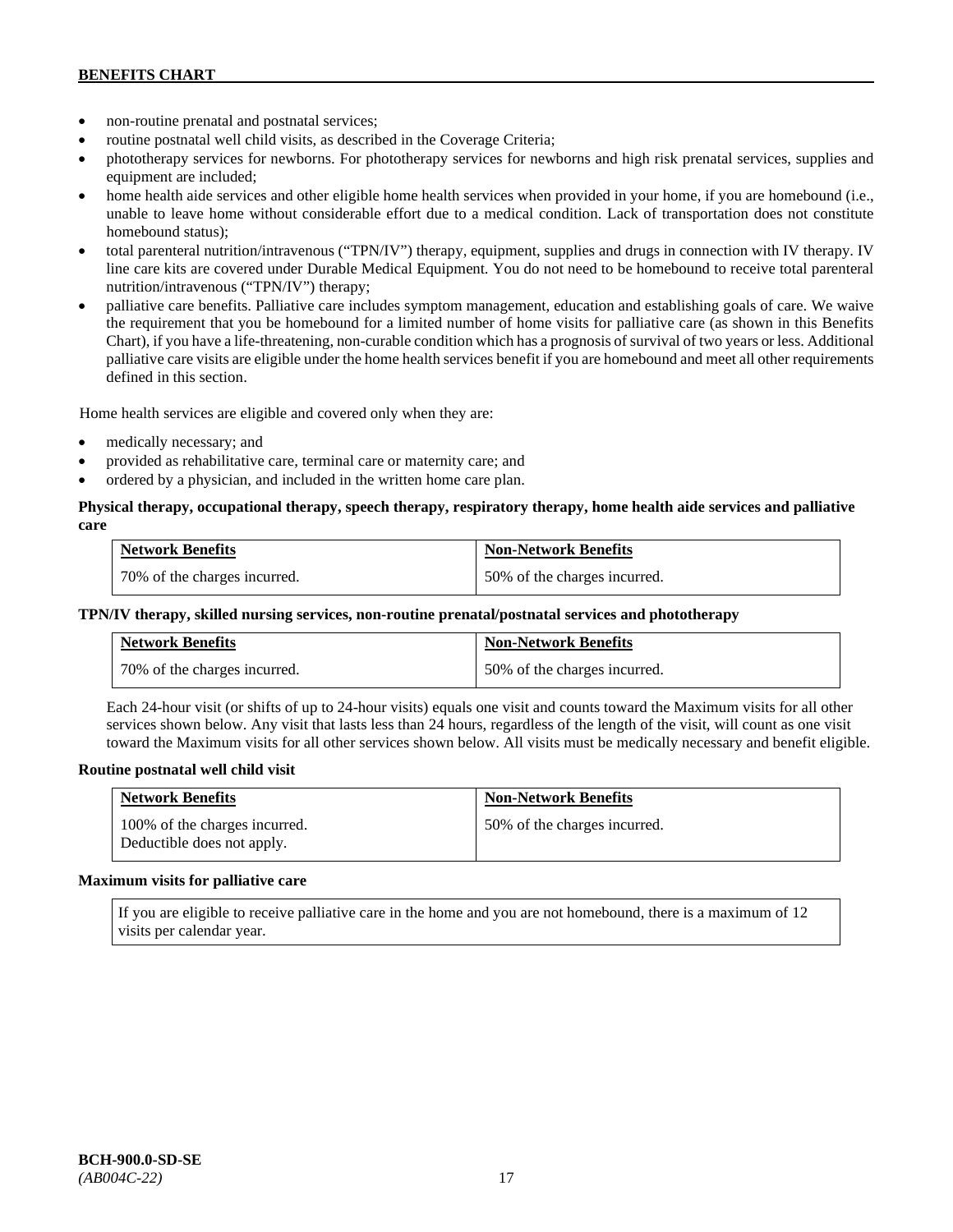### **Maximum visits for all other services**

| <b>Network Benefits</b>       | <b>Non-Network Benefits</b> |
|-------------------------------|-----------------------------|
| 120 visits per calendar year. | 60 visits per calendar year |

Each visit provided under the Network Benefits and Non-Network Benefits counts toward the maximums shown under both Maximum visits sections. The routine postnatal well child visit does not count toward the visit limit.

### **Limitations:**

- Home health services are not provided as a substitute for a primary caregiver in the home or as relief (respite) for a primary caregiver in the home. We will not reimburse family members or residents in your home for the above services.
- A service shall not be considered a skilled nursing service merely because it is performed by, or under the direct supervision of, a licensed nurse. Where a service (such as tracheotomy suctioning or ventilator monitoring) or like services, can be safely and effectively performed by a non-medical person (or self-administered), without the direct supervision of a licensed nurse, the service shall not be regarded as a skilled nursing service, whether or not a skilled nurse actually provides the service. The unavailability of a competent person to provide a non-skilled service shall not make it a skilled service when a skilled nurse provides it. Only the skilled nursing component of so-called "blended" services (i.e. services which include skilled and non-skilled components) are covered under this Benefits Chart.

### **Not Covered:**

- Financial or legal counseling services.
- Housekeeping or meal services in your home.
- Services provided by a family member or enrollee, or a resident in the enrollee's home.
- Vocational rehabilitation and recreational or educational therapy. Recreation therapy is therapy provided solely for the purpose of recreation, including, but not limited to: (a) requests for physical therapy or occupational therapy to improve athletic ability, and (b) braces or guards to prevent sports injuries.
- See "Services Not Covered" in the Certificate.

### **HOSPICE SERVICES**

### **Applicable Definitions:**

Part-time. This is up to two hours of service per day, more than two hours is considered continuous care.

**Continuous Care.** This is from two to twelve hours of service per day provided by a registered nurse, licensed practical nurse, or home health aide, during a period of crisis in order to maintain a terminally ill patient at home.

**Appropriate Facility.** This is a nursing home, hospice residence, or other inpatient facility.

**Custodial Care Related to Hospice Services.** This means providing assistance in the activities of daily living and the care needed by a terminally ill patient which can be provided by primary caregiver (i.e., family member or friend) who is responsible for the patient's home care.

### **Covered Services:**

**Hospice Program.** We cover the services described below if you are terminally ill and accepted as a hospice program participant. You must meet the eligibility requirements of the program, and elect to receive services through the hospice program. If you elect to receive hospice services, you do so in lieu of curative treatment for your terminal illness for the period you are enrolled in the hospice program.

**Eligibility:** In order to be eligible to be enrolled in the hospice program, you must: (1) be a terminally ill patient (prognosis of six months or less); (2) have chosen a palliative treatment focus (i.e., emphasizing comfort and supportive services rather than treatment attempting to cure the disease or condition); and (3) continue to meet the terminally ill prognosis as reviewed by our medical director or his or her designee over the course of care. You may withdraw from the hospice program at any time.

**Eligible Services:** Hospice services include the following services provided in accordance with an approved hospice treatment plan.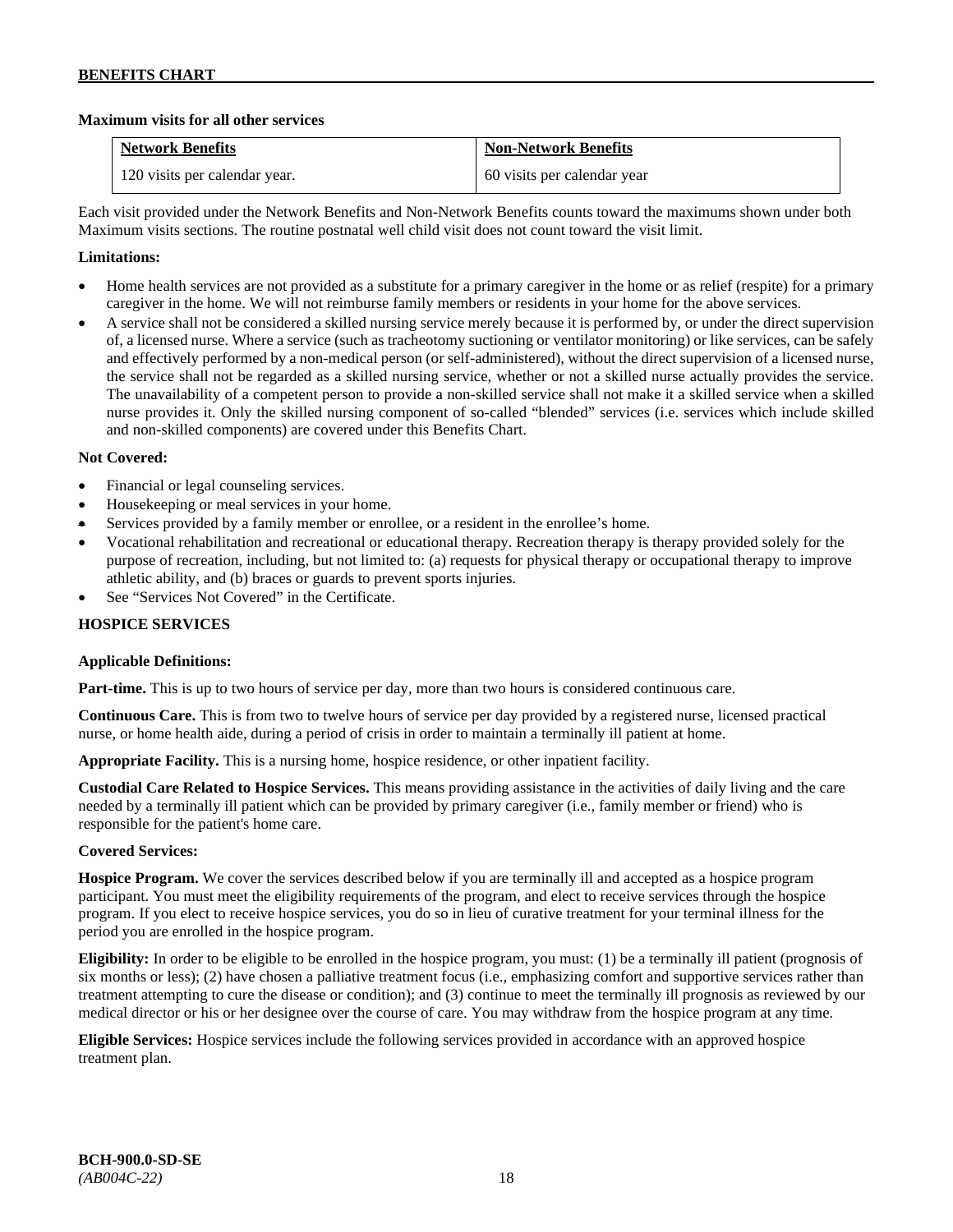- Inpatient Services: We cover inpatient services in a hospital facility.
- Home Health Services:
	- o Part-time care provided in your home by an interdisciplinary hospice team (which may include a physician, nurse, social worker, and spiritual counselor) and medically necessary home health services are covered.
	- o One or more periods of continuous care in your home or in a setting which provides day care for pain or symptom management, when medically necessary, will be covered.
- Other Services:
	- o Respite care is covered for care in your home or in an appropriate facility, to give your primary caregivers (i.e., family members or friends) rest and/or relief when necessary in order to maintain a terminally ill patient at home*.*
	- o Medically necessary medications for pain and symptom management.
	- o Semi-electric hospital beds and other durable medical equipment are covered.
	- o Emergency and non-emergency care is covered.

| <b>Network Benefits</b>      | <b>Non-Network Benefits</b>  |
|------------------------------|------------------------------|
| 70% of the charges incurred. | 50% of the charges incurred. |

Respite care is limited to five episodes, up to five days per episode. Inpatient hospice services are limited to 15 days per lifetime.

# **Not Covered:**

- Financial or legal counseling services.
- Housekeeping or meal services in your home.
- Custodial or maintenance care related to hospice services, whether provided in the home or in a nursing home.
- Any service not specifically described as covered services under this hospice services benefits.
- Any services provided by members of your family or residents in your home.
- See "Services Not Covered" in the Certificate.

# **HOSPITAL AND SKILLED NURSING FACILITY SERVICES**

### **Covered Services:**

We cover services as described below.

### **Medical or surgical hospital services**

**Inpatient hospital services:** We cover the following medical or surgical services, for the treatment of acute illness or injury, which require the level of care only provided in an acute care facility. These services must be authorized by a physician.

Inpatient hospital services include: room and board; the use of operating or maternity delivery rooms; intensive care facilities; newborn nursery facilities; general nursing care, anesthesia, laboratory and diagnostic imaging services, reconstructive surgery, radiation therapy, physical therapy, prescription drugs or other medications administered during treatment, blood and blood products (unless replaced), and blood derivatives, and other diagnostic or treatment related hospital services; physician and other professional medical and surgical services provided while in the hospital, including gender confirmation surgery that meets medical coverage criteria.

Services for items for personal convenience, such as television rental, are not covered.

We cover, following a vaginal delivery, a minimum of 48 hours of inpatient care for the mother and newborn child. We cover, following a caesarean section delivery, a minimum of 96 hours of inpatient care for the mother and newborn child. If the duration of inpatient care is less than these minimums, we also cover a minimum of one home visit by a registered nurse for post-delivery care, within 4 days of discharge of the mother and newborn child. Services provided by the registered nurse include, but are not limited to, parent education, assistance and training in breast and bottle feeding, and conducting any necessary and appropriate clinical tests. We shall not provide any compensation or other non-medical remuneration to encourage a mother and newborn to leave inpatient care before the duration minimums specified.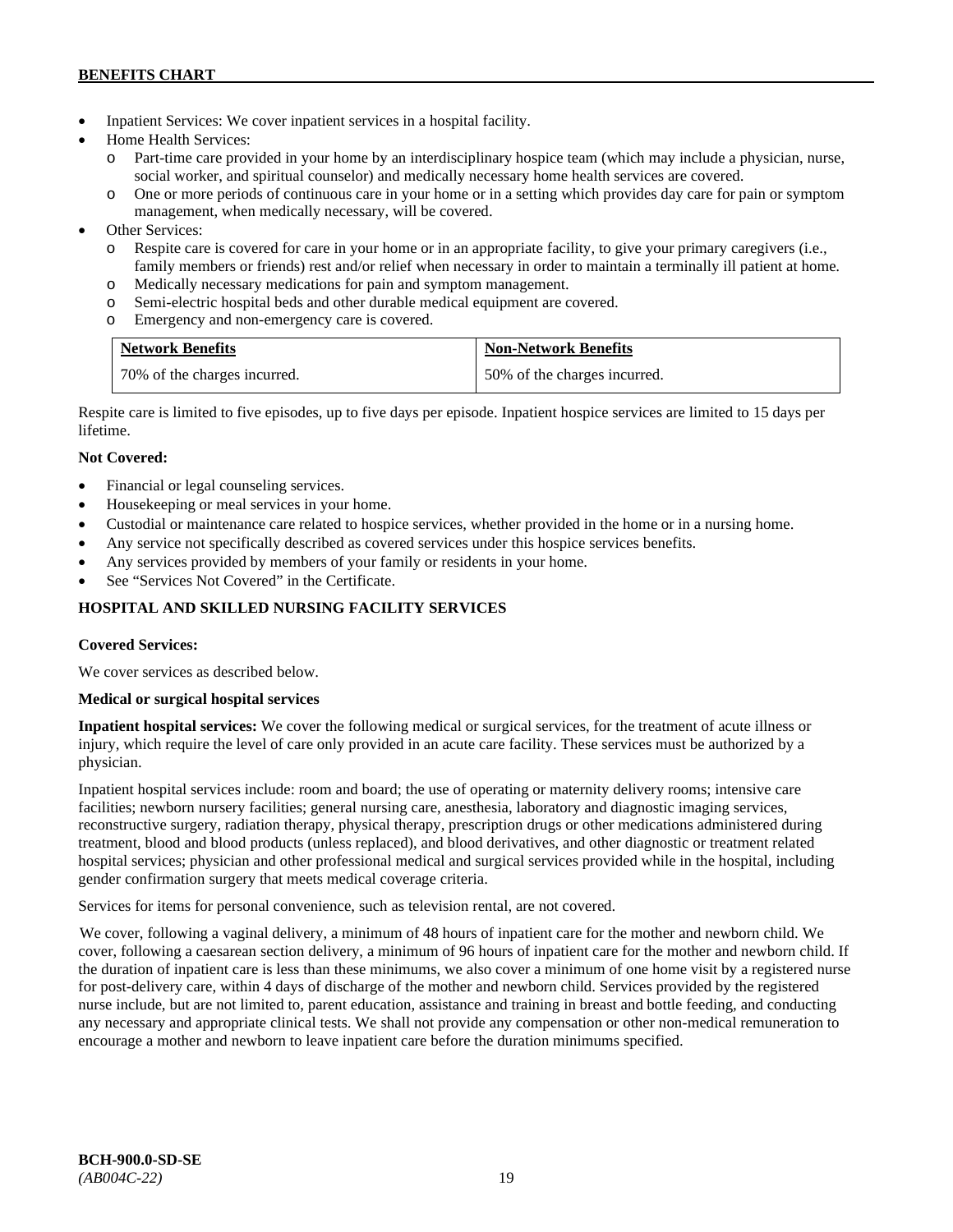Group health plans and health insurance issuers generally may not, under Federal law, restrict benefits for any hospital length of stay in connection with childbirth for the mother of newborn child to less than 48 hours following a vaginal delivery, or less than 96 hours following a caesarean section. However, Federal law generally does not prohibit the mother's or newborn's attending provider, after consulting with the mother, from discharging the mother or her newborn earlier than 48 hours (or 96 hours as applicable). In any case plans and issuers may not, under Federal law, require that a provider obtain authorization from the plan or the insurance issuer for prescribing a length of stay not in excess of 48 hours (or 96 hours).

| <b>Network Benefits</b>      | <b>Non-Network Benefits</b>  |
|------------------------------|------------------------------|
| 70% of the charges incurred. | 50% of the charges incurred. |

Each insured's admission or confinement, including that of a newborn child, is separate and distinct from the admission or confinement of any other insured.

#### **Outpatient hospital, ambulatory care or surgical facility services:**

We cover the following medical and surgical services, for diagnosis or treatment of illness or injury on an outpatient basis. These services must be authorized by a physician.

Outpatient services include: use of operating rooms, maternity delivery rooms or other outpatient departments, rooms or facilities; and the following outpatient services: general nursing care, anesthesia, laboratory and diagnostic imaging services, reconstructive surgery, radiation therapy, physical therapy, drugs administered during treatment, blood and blood products (unless replaced), and blood derivatives, and other diagnostic or treatment related outpatient services; physician and other professional medical and surgical services provided while an outpatient, including gender confirmation surgery that meets medical coverage criteria.

Prior authorization by our medical director is required for new, experimental or reconstructive technologies or procedures. Requests must be submitted prior to performing the technology or procedure.

To see the benefit level for diagnostic imaging services, laboratory services and physical therapy, see benefits under Diagnostic Imaging Services, Laboratory Services and Physical Therapy in this Benefits Chart.

| <b>Network Benefits</b>      | <b>Non-Network Benefits</b>  |
|------------------------------|------------------------------|
| 70% of the charges incurred. | 50% of the charges incurred. |

**Skilled nursing facility care:** We cover room and board, daily skilled nursing and related ancillary services for post-acute treatment and rehabilitative care of illness or injury that meets medical coverage criteria.

| <b>Network Benefits</b>                        | <b>Non-Network Benefits</b>                    |
|------------------------------------------------|------------------------------------------------|
| 70% of the charges incurred.                   | 50% of the charges incurred.                   |
| Limited to a 90 day maximum per calendar year. | Limited to a 90 day maximum per calendar year. |

Each day of services provided under the Network Benefits and Non-Network Benefits, combined, applies toward the maximums shown above.

#### **Not Covered:**

- Services for items for personal convenience, such as television rental, are not covered.
- See "Services Not Covered" in the Certificate.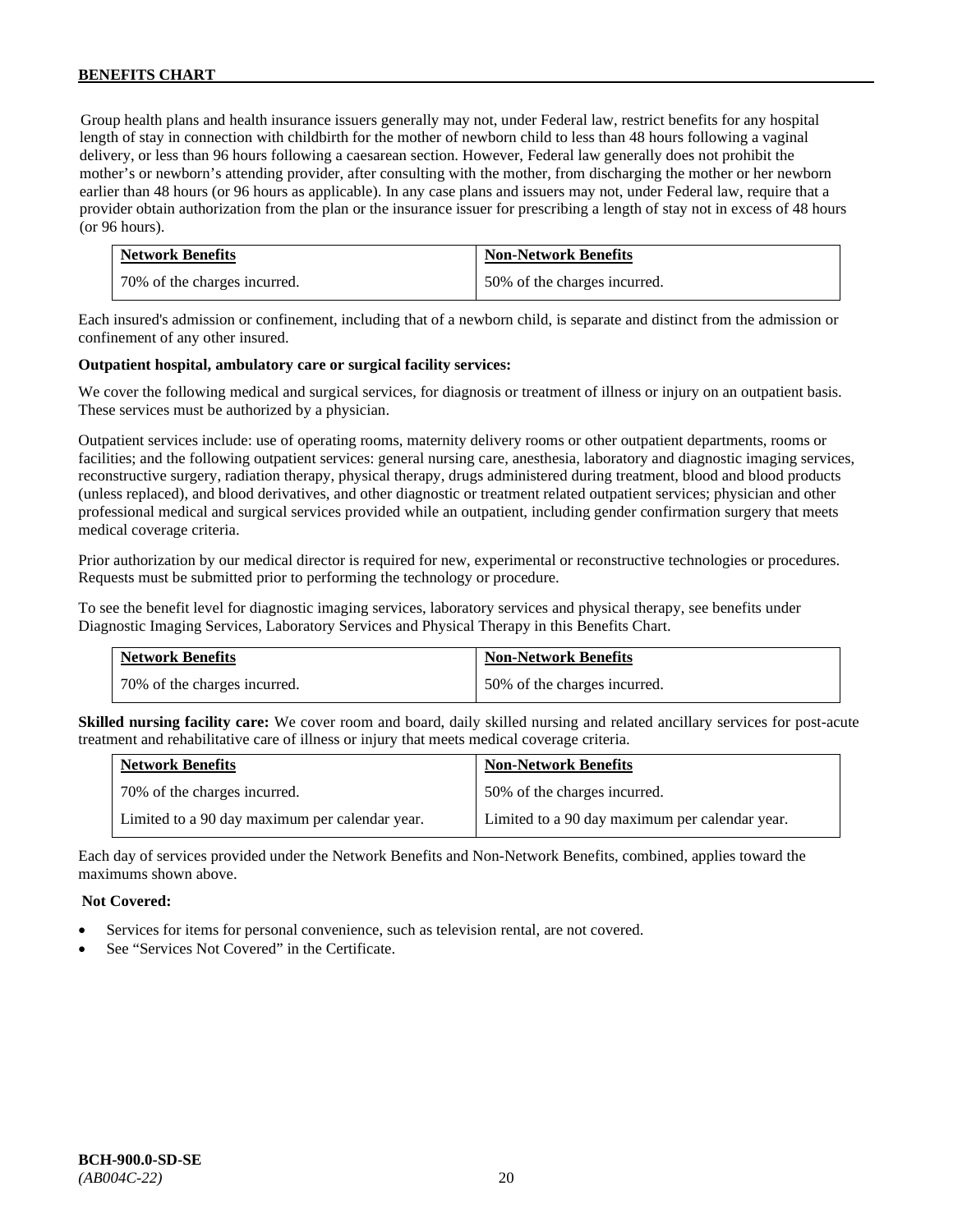# **INFERTILITY DIAGNOSIS**

#### **Covered Services:**

We cover the diagnosis of infertility. These services include diagnostic procedures and tests provided in connection with an infertility evaluation, office visits and consultations to diagnose infertility.

| <b>Network Benefits</b>      | <b>Non-Network Benefits</b>  |
|------------------------------|------------------------------|
| 70% of the charges incurred. | 50% of the charges incurred. |

Coverage is limited to office visits and consultations to diagnose infertility. Treatment is not covered.

### **Not Covered:**

- Infertility/fertility treatment, including but not limited to, office visits, laboratory services, diagnostic imaging services and fertility drugs; reversal of sterilization; and sperm, ova or embryo acquisition, retrieval or storage; however, we cover office visits and consultations to diagnose infertility.
- Services related to the establishment of surrogate pregnancy and fees for a surrogate. However, pregnancy and maternity services are covered for an insured under this Benefits Chart, including a surrogate pregnancy.
- See "Services Not Covered" in the Certificate.

### **LABORATORY SERVICES**

#### **Covered Services:**

We cover laboratory tests when ordered by a provider and provided in a clinic or outpatient hospital facility.

We cover services provided in a clinic or outpatient hospital facility. To see the benefit level for inpatient hospital or skilled nursing facility services, see benefits under Inpatient Hospital and Skilled Nursing Facility Services.

### **Prostate-specific antigen (PSA) testing**

| <b>Network Benefits</b>      | <b>Non-Network Benefits</b>  |
|------------------------------|------------------------------|
| 70% of the charges incurred. | 50% of the charges incurred. |

#### **All other laboratory services**

#### **Services for illness or injury**

| Network Benefits             | Non-Network Benefits         |
|------------------------------|------------------------------|
| 70% of the charges incurred. | 50% of the charges incurred. |

#### **Preventive Services**

Laboratory services associated with preventive services are covered at the benefit level shown in the "Preventive Services" section of this Benefits Chart.

#### **Not Covered:**

See "Services Not Covered" in the Certificate.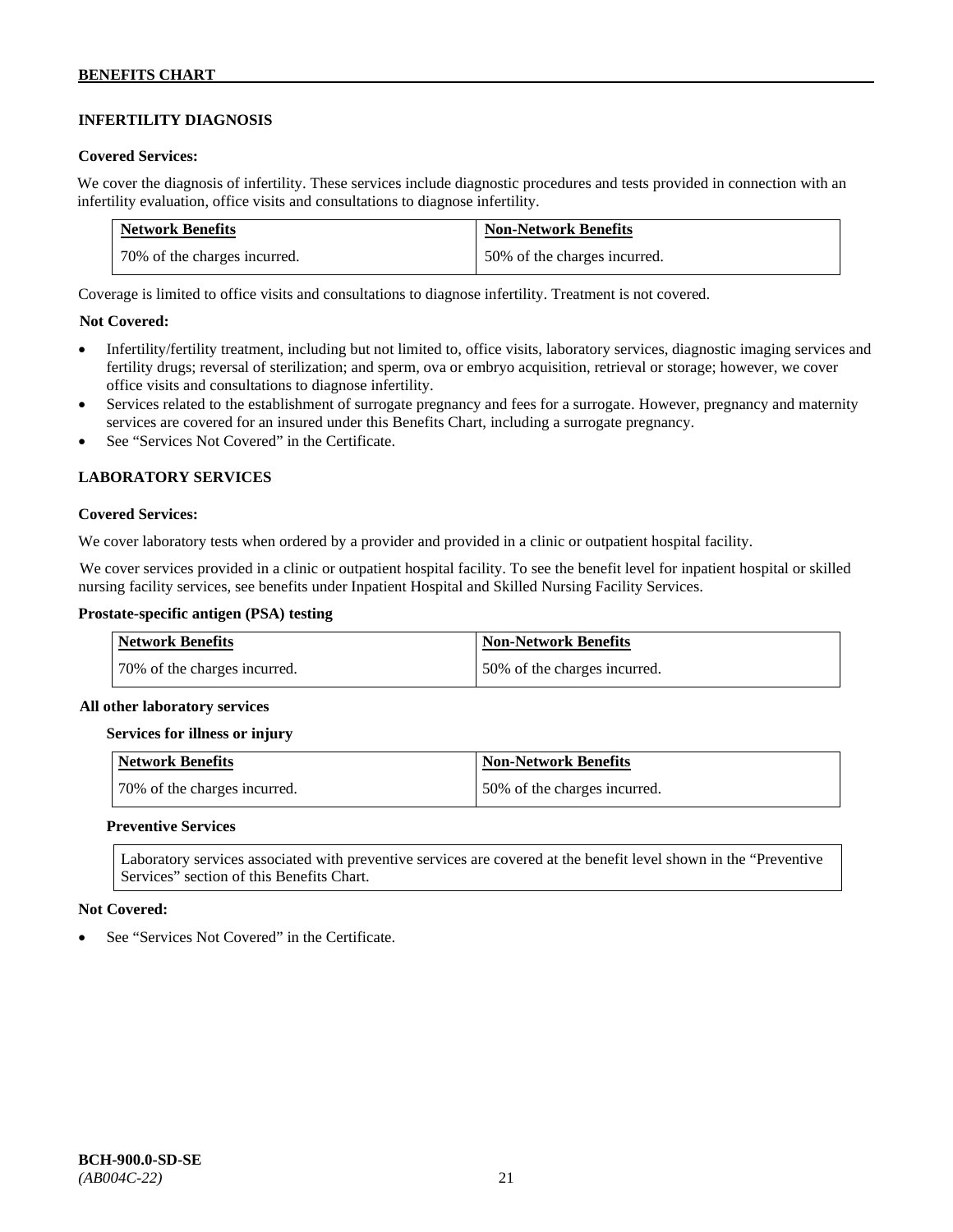# **MASTECTOMY RECONSTRUCTION BENEFIT**

#### **Covered Services:**

We cover reconstruction of the breast on which the mastectomy has been performed; surgery and reconstruction of the other breast to produce symmetrical appearance, and prostheses and physical complications of all stages of mastectomy, including lymphedemas.

| <b>Network Benefits</b>                              | <b>Non-Network Benefits</b>                           |
|------------------------------------------------------|-------------------------------------------------------|
| Coverage level is same as corresponding Network      | Coverage level is same as corresponding Non-Network   |
| Benefits, depending on type of service provided such | Benefits, depending on type of service provided, such |
| as Office Visits for Illness or Injury, Inpatient or | as Office Visits for Illness or Injury, Inpatient or  |
| <b>Outpatient Hospital Services.</b>                 | Outpatient Hospital Services.                         |

#### **Not Covered:**

See "Services Not Covered" in the Certificate.

### **MEDICATION THERAPY DISEASE MANAGEMENT PROGRAM**

#### **Covered Services:**

If you meet our criteria for coverage, you may qualify for our Medication Therapy Disease Management Program.

The program covers consultations with a designated network pharmacist.

Covered services are based on established medical policies, which are subject to periodic review and modification by the medical directors. These medical policies (medical coverage criteria) are available online at [healthpartners.com](http://www.healthpartners.com/) or by calling Member Services.

| <b>Network Benefits</b>                                     | <b>Non-Network Benefits</b> |
|-------------------------------------------------------------|-----------------------------|
| 100% of the charges incurred.<br>Deductible does not apply. | No coverage.                |

#### **Not Covered:**

See "Services Not Covered" in the Certificate.

### **OFFICE VISITS FOR ILLNESS OR INJURY**

#### **Covered Services:**

We cover the following when medically necessary: professional medical and surgical services and related supplies, including biofeedback, of physicians and other health care providers; blood and blood products (unless replaced) and blood derivatives.

We cover diagnosis and treatment of illness or injury to the eyes. Where contact or eyeglass lenses are prescribed as medically necessary for the post-operative treatment of cataracts or for the treatment of aphakia, acute or chronic corneal pathology, or keratoconus, we cover the initial evaluation, lenses and fitting. Insureds must pay for lens replacement beyond the initial pair.

We cover medically necessary professional services by a licensed physician or audiologist appropriate for the treatment of hearing impairment to a person under the age of 19. Hearing aids are not covered.

Services received via video, e-visit or telephone are covered under the "Telehealth/Telemedicine Services" section.

#### **Office visits**

| <b>Network Benefits</b>      | <b>Non-Network Benefits</b>  |
|------------------------------|------------------------------|
| 70% of the charges incurred. | 50% of the charges incurred. |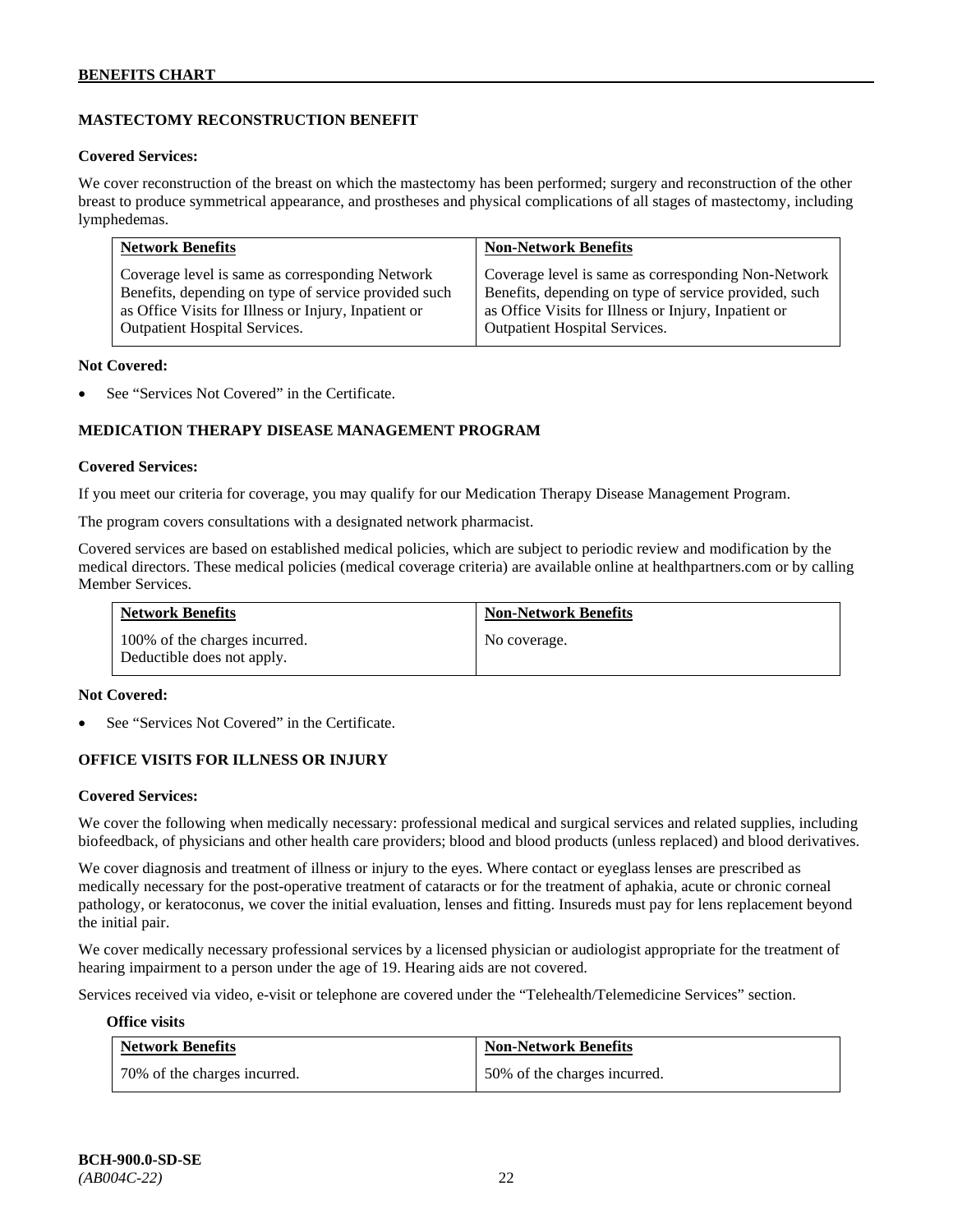### **Convenience clinics**

| <b>Network Benefits</b>      | <b>Non-Network Benefits</b>  |
|------------------------------|------------------------------|
| 70% of the charges incurred. | 50% of the charges incurred. |

### **First three visits**

The first three mental health and substance use disorder visits, urgent care visits, office visits, convenience clinic visits, telephone visits and E-visits (other than Virtuwell) combined in a calendar year are covered at 100%, not subject to the deductible. Then services will be covered at the coinsurance and deductible indicated for mental health and substance use disorder visits, urgent care visits, office visits, convenience clinic visits, telephone visits and E-visits (other than Virtuwell). Physician services are included; however, charges for day treatment services, group visits, office procedures, laboratory, radiology and other ancillary services are not included and will be subject to the deductible and coinsurance.

#### **Injections administered in a physician's office, other than immunizations:**

### **Allergy Injections**

| <b>Network Benefits</b>        | <b>Non-Network Benefits</b>  |
|--------------------------------|------------------------------|
| 1 70% of the charges incurred. | 50% of the charges incurred. |

#### **All other injections**

| <b>Network Benefits</b>      | <b>Non-Network Benefits</b>  |
|------------------------------|------------------------------|
| 70% of the charges incurred. | 50% of the charges incurred. |

### **Not Covered:**

- Court ordered treatment.
- See "Services Not Covered" in the Certificate.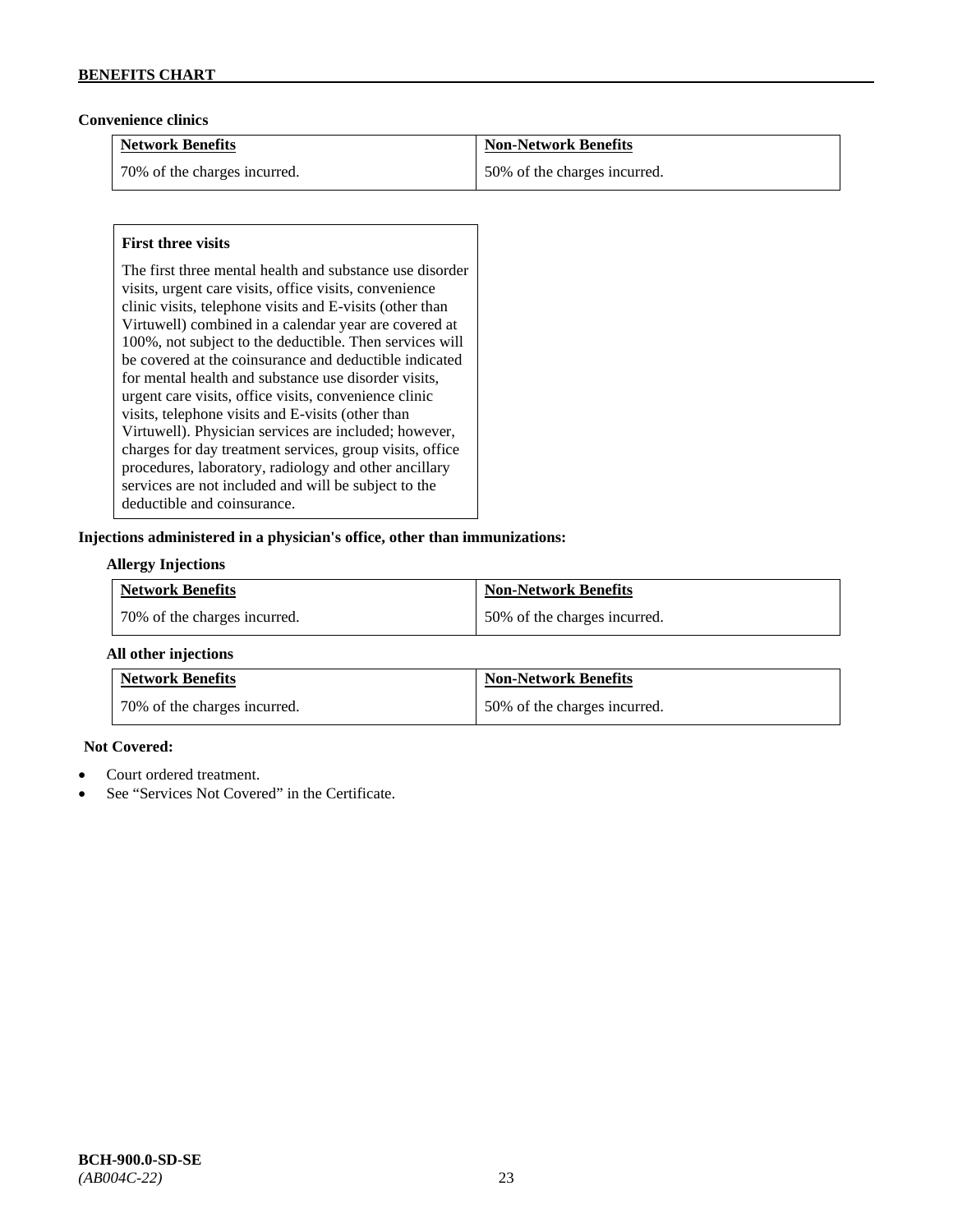# **PEDIATRIC EYEWEAR**

### **Covered Services:**

- We cover pediatric eyewear for children.
- Routine eye exams are covered under the "Preventive Services" section.

| <b>Network Benefits</b>      | <b>Non-Network Benefits</b> |
|------------------------------|-----------------------------|
| 70% of the charges incurred. | No coverage.                |

### **Limitations:**

- Coverage under this provision will continue until the end of the month in which the child turns age 19.
- Limited to one of the following per calendar year:
	- o one pair of eyeglasses including one set of prescription lenses, frames from our designated eyewear collection, and anti-scratch coating; or
	- o one pair of non-disposable contact lenses; or
	- o a one-year supply of disposable contact lenses.
- Contact lens fittings are limited to two per calendaryear.

#### **Not Covered:**

- Frames that are not included in our designated eyewear collection. However, one pair of lenses will be covered if an insured chooses frames outside our designated eyewear collection.
- More than one pair of lenses or frames or non-disposable contacts per calendar year, regardless of the reason. This includes replacement of eyeglasses or contact lenses due to loss, breakage, theft, or change in prescription.
- Safety glasses or goggles for sports or vocational reasons.
- Upgrades including, but not limited to, UV protection and no-line multifocal lenses.
- See "Services Not Covered" in the Certificate.

# **PHYSICAL THERAPY, OCCUPATIONAL THERAPY AND SPEECH THERAPY**

### **Covered Services:**

We cover the following physical therapy, occupational therapy and speech therapy services:

- Medically necessary rehabilitative care to correct the effects of illness or injury.
- Habilitative care rendered for congenital, developmental or medical conditions which have significantly limited the successful initiation of normal speech and normal motor development.

Massage therapy which is performed in conjunction with other treatment/modalities by a physical or occupational therapist, is part of a prescribed treatment plan and is not billed separately is covered.

We cover services provided in a clinic. We also cover physical therapy provided in an outpatient hospital facility. To see the benefit level for inpatient hospital or skilled nursing facility services, see benefits under Inpatient Hospital and Skilled Nursing Facility Services.

#### **Rehabilitative care**

| <b>Network Benefits</b>      | <b>Non-Network Benefits</b>  |
|------------------------------|------------------------------|
| 70% of the charges incurred. | 50% of the charges incurred. |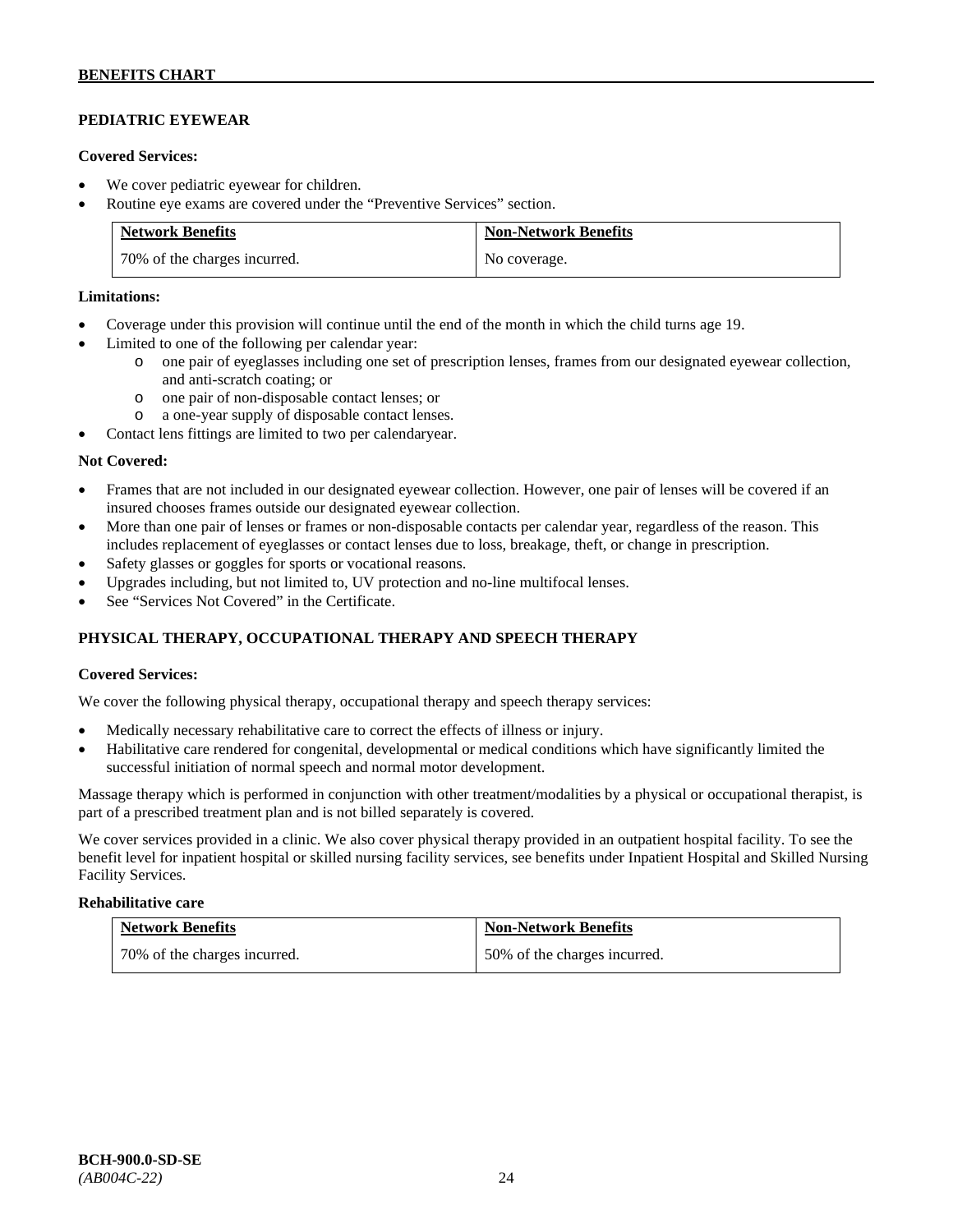### **Habilitative care**

| <b>Network Benefits</b>      | <b>Non-Network Benefits</b>  |
|------------------------------|------------------------------|
| 70% of the charges incurred. | 50% of the charges incurred. |

#### **Not Covered:**

- Massage therapy for the purpose of comfort or convenience of the Insured.
- See "Services Not Covered" in the Certificate.

### **PRE-DIABETES DISEASE MANAGEMENT PROGRAM**

#### **Covered Services:**

If you meet our criteria for coverage, you may qualify for the Pre-diabetes Disease Management Program through Omada Health.

The program covers group health coaching which focuses on weight loss, exercise, behavior modification and health education at select locations determined by the plan.

| <b>Network Benefits</b>                                     | <b>Non-Network Benefits</b> |
|-------------------------------------------------------------|-----------------------------|
| 100% of the charges incurred.<br>Deductible does not apply. | Not applicable.             |

### **Not Covered:**

See "Services Not Covered" in the Certificate.

### **PRESCRIPTION DRUG SERVICES**

#### **Covered Services:**

We cover prescription drugs and medications, which can be self-administered or are administered in a physician's office. We will not exclude coverage of off-label use of drugs to treat cancer or life threatening conditions on the grounds that the drug has not been approved by the FDA for that indication if that drug is recognized for the treatment of such indication in one of the standard reference compendia and when an appropriate level of evidence or medical necessity is met.

#### **For Network Benefits, drugs and medications must be obtained at a Network Pharmacy.**

### **If a copayment is required, you must pay one copayment for each 31-day supply, or portion thereof, unless otherwise indicated below.**

#### **Outpatient drugs (except as specified below)**

| <b>Network Benefits</b>                                                                                                                    | <b>Non-Network Benefits</b>  |
|--------------------------------------------------------------------------------------------------------------------------------------------|------------------------------|
| 100% of the charges incurred, subject to your<br>copayment of \$15 for generic formulary drugs and \$50<br>for brand name formulary drugs. | 50% of the charges incurred. |
| In no event will your cost for a formulary insulin drug<br>exceed \$25.                                                                    |                              |
| Non-formulary drugs are covered at 100% of the<br>charges incurred, subject to your copayment of \$100.                                    |                              |
| Deductible does not apply.                                                                                                                 |                              |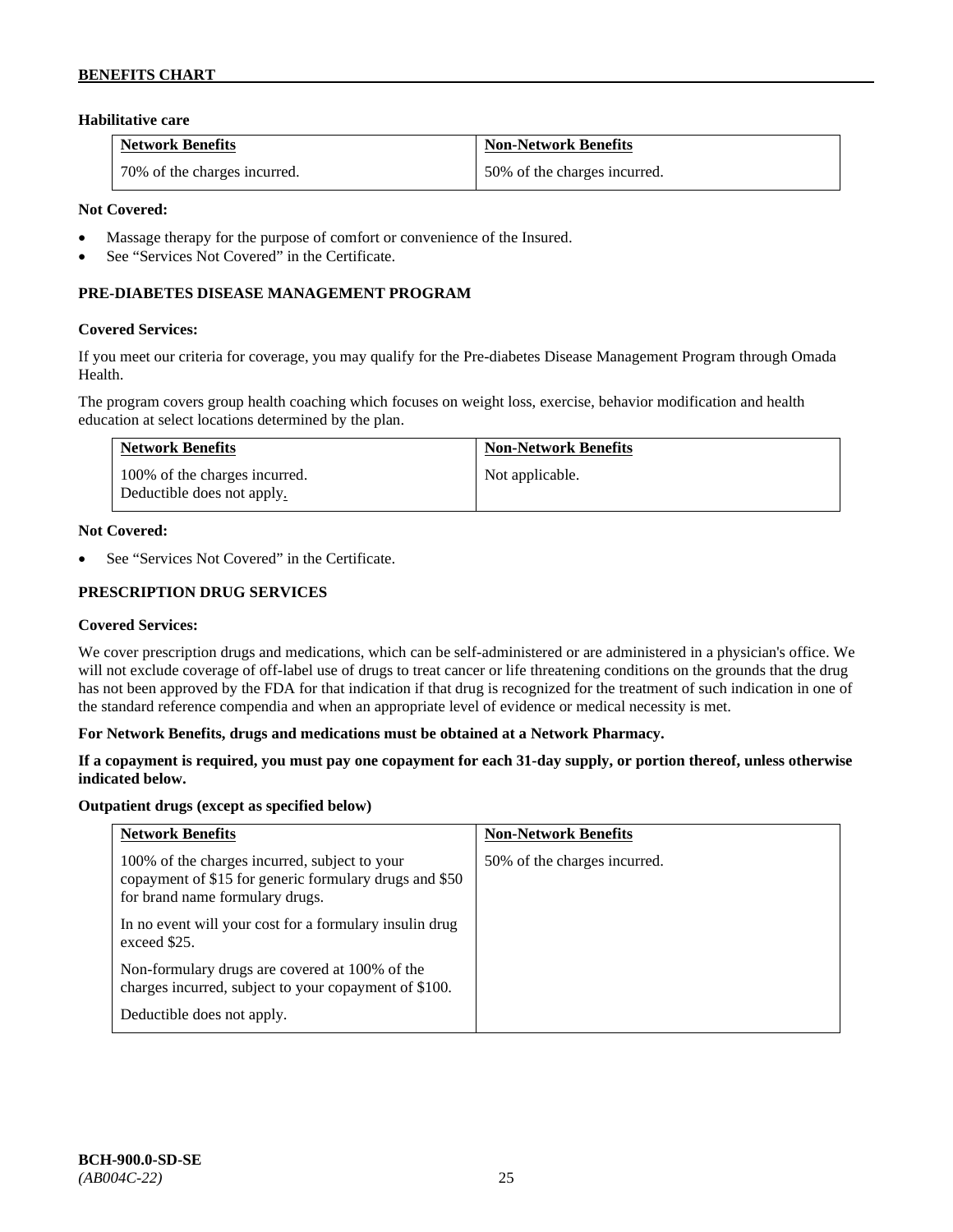### **Mail order drugs**

| <b>Network Benefits</b>                                                                                                                                                                                                                               | <b>Non-Network Benefits</b>                                                                                                |
|-------------------------------------------------------------------------------------------------------------------------------------------------------------------------------------------------------------------------------------------------------|----------------------------------------------------------------------------------------------------------------------------|
| For your convenience, you may also get up to a 93-day<br>supply of outpatient prescription drugs that can be self-<br>administered through the designated mail order service.<br>Specialty drugs are not available through the mail order<br>service. | See Network mail order drugs benefit.<br>Mail order drugs are only available through the<br>designated mail order service. |

### **Specialty drugs that are self-administered**

| <b>Network Benefits</b>                                                                                                                                                                                                                         | <b>Non-Network Benefits</b> |
|-------------------------------------------------------------------------------------------------------------------------------------------------------------------------------------------------------------------------------------------------|-----------------------------|
| 80% of the charges incurred, up to a maximum<br>copayment of \$300.<br>Deductible does not apply.<br>For Network Benefits, specialty drugs are limited to<br>drugs on the specialty drug list and must be obtained<br>from a designated vendor. | No coverage.                |

#### **Drugs for treatment of growth deficiency**

| <b>Network Benefits</b>                                                                                                                            | <b>Non-Network Benefits</b>  |
|----------------------------------------------------------------------------------------------------------------------------------------------------|------------------------------|
| 70% of the charges incurred.<br>Deductible does not apply.                                                                                         | 50% of the charges incurred. |
| For Network Benefits, growth deficiency drugs are<br>limited to drugs on the specialty drug list and must be<br>obtained from a designated vendor. |                              |

### **Tobacco cessation drugs are covered for all FDA-approved tobacco cessation drugs**

| <b>Network Benefits</b>                                     | <b>Non-Network Benefits</b>  |
|-------------------------------------------------------------|------------------------------|
| 100% of the charges incurred.<br>Deductible does not apply. | 50% of the charges incurred. |

### **Contraceptive drugs**

| <b>Network Benefits</b>                                                                                                                                         | <b>Non-Network Benefits</b>  |
|-----------------------------------------------------------------------------------------------------------------------------------------------------------------|------------------------------|
| 100% of the charges incurred for formulary drugs.<br>Deductible does not apply.                                                                                 | 50% of the charges incurred. |
| If a physician requests that a non-formulary<br>contraceptive drug be dispensed as written, the drug<br>will be covered at 100%, not subject to the deductible. |                              |

**ACA preventive medications.** We cover preventive medications currently recommended by USPSTF with an A or B rating if they are prescribed by your medical provider and they are listed on our Commercial ACA Preventive Drug List. Preventive medications are subject to periodic review and modification. Changes would be effective in accordance with the federal rules and reflected in our current medical coverage criteria for preventive care services.

| <b>Network Benefits</b>                                     | <b>Non-Network Benefits</b>  |
|-------------------------------------------------------------|------------------------------|
| 100% of the charges incurred.<br>Deductible does not apply. | 50% of the charges incurred. |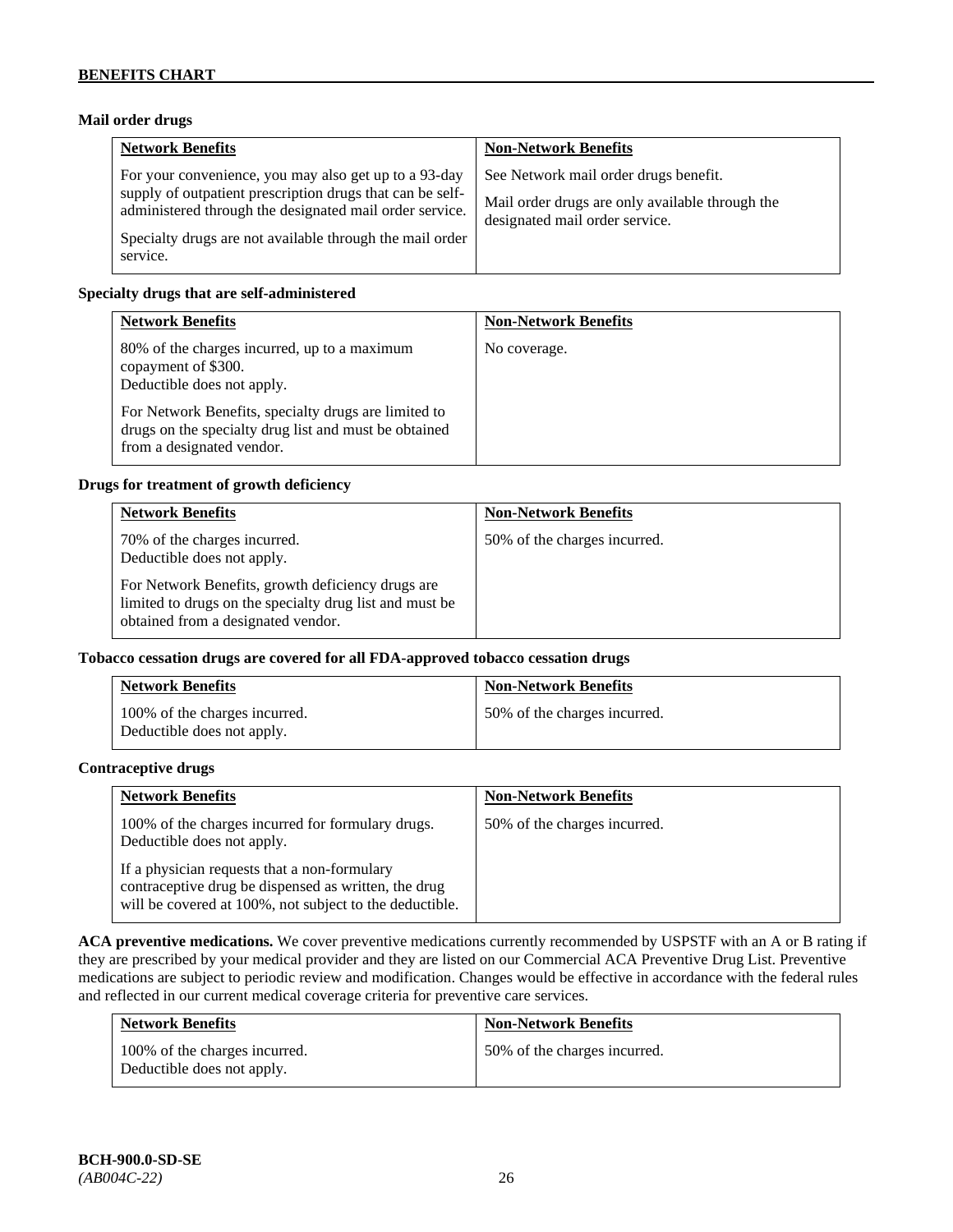### **Limitations:**

- Certain drugs may require prior authorization as indicated on the Formulary. HealthPartners may require prior authorization for the drug and also the site where the drug will be provided. Certain drugs are subject to our utilization review process and quantity limits as indicated on our Formulary.
- Certain non-formulary drugs require prior authorization. In addition, certain drugs may be subject to any quantity limits applied as part of our trial program. The trial drug program applies to new prescriptions for certain drugs which have high toxicity, low tolerance, high costs and/or high potential for waste. Trial drugs are indicated on the formulary and/or the Specialty Drug List. Your first fill of a trial drug may be limited to less than a month supply. If the drug is well tolerated and effective, you will receive the remainder of your first month supply.
- If an insured requests a brand name drug when there is a generic equivalent, the brand name drug will be covered up to the charge that would apply to the generic drug, minus any required copayment. If a physician requests that a brand name drug be dispensed as written, the drug will be paid at the non-formulary benefit.
- We may require Insureds to try over-the-counter (OTC) drug alternatives before approving more costly formulary prescription drugs.
- Unless otherwise specified in the "Prescription Drug Services" section, you may receive up to a 31-day supply per prescription.
- New prescriptions to treat certain chronic conditions are limited to a 31-day supply.
- A 93-day supply will be covered and dispensed only at pharmacies that participate in our extended day supply program.
- No more than a 31-day supply of Specialty Drugs will be covered and dispensed at a time, unless it is a manufacturer supplied drug that cannot be split that supplies the insured with more than a 31-day supply.

### **Not Covered:**

- Replacement of prescription drugs, medications, equipment and supplies due to loss, damage or theft.
- Nonprescription (over the counter) drugs or medications, including, but not limited to, vitamins, supplements, homeopathic remedies, and non-FDA approved drugs, unless listed on the Formulary and prescribed by a physician or legally authorized health care provider under applicable state and federal law. We cover off-label use of drugs to treat cancer as specified in the "Prescription Drug Services" section of this Benefits Chart. This exclusion does not include over-the-counter contraceptives for women as allowed under the Affordable Care Act when the Insured obtains a prescription for the item. In addition, if the Insured obtains a prescription, this exclusion does not include aspirin to prevent cardiovascular disease for men and women of certain ages; folic acid supplements for women who may become pregnant; fluoride chemoprevention supplements for children without fluoride in their water source; and iron supplements for children ages 6-12 months who are at risk for anemia.
- All drugs for the treatment of sexual dysfunction.
- Fertility drugs.
- Medical cannabis.
- Drugs on the Excluded Drug List. The Excluded Drug List includes select drugs within a therapy class that are not eligible for coverage. This includes drugs that may be excluded for certain indications. The Excluded Drug List is available a[t HealthPartners.com.](http://www.healthpartners.com/)
- Drugs that are newly approved by the FDA until they are reviewed and approved by HealthPartners Pharmacy and Therapeutics Committee.
- Medical devices approved by the FDA will not be covered under the "Prescription Drug Services" section unless they are on our Formulary. Covered medical devices are generally submitted and reimbursed under your medical benefits.
- See "Services Not Covered" in the Certificate.

### **PREVENTIVE SERVICES**

### **Applicable Definitions:**

**Routine Preventive Services** are routine healthcare services that include screenings, checkups and counseling to prevent illness, disease or other health problems before symptoms occur.

**Diagnostic Services** are services to help a provider understand your symptoms, diagnose illness, and decide what treatment may be needed. They may be the same services that are listed as preventive services, but they are being used as diagnostic services. Your provider will determine if these services are preventive or diagnostic. These services are not preventive if received as part of a visit to diagnose, manage, or maintain an acute or chronic medical condition, illness or injury. When that occurs, unless otherwise indicated below, standard deductibles, copayments or coinsurance apply.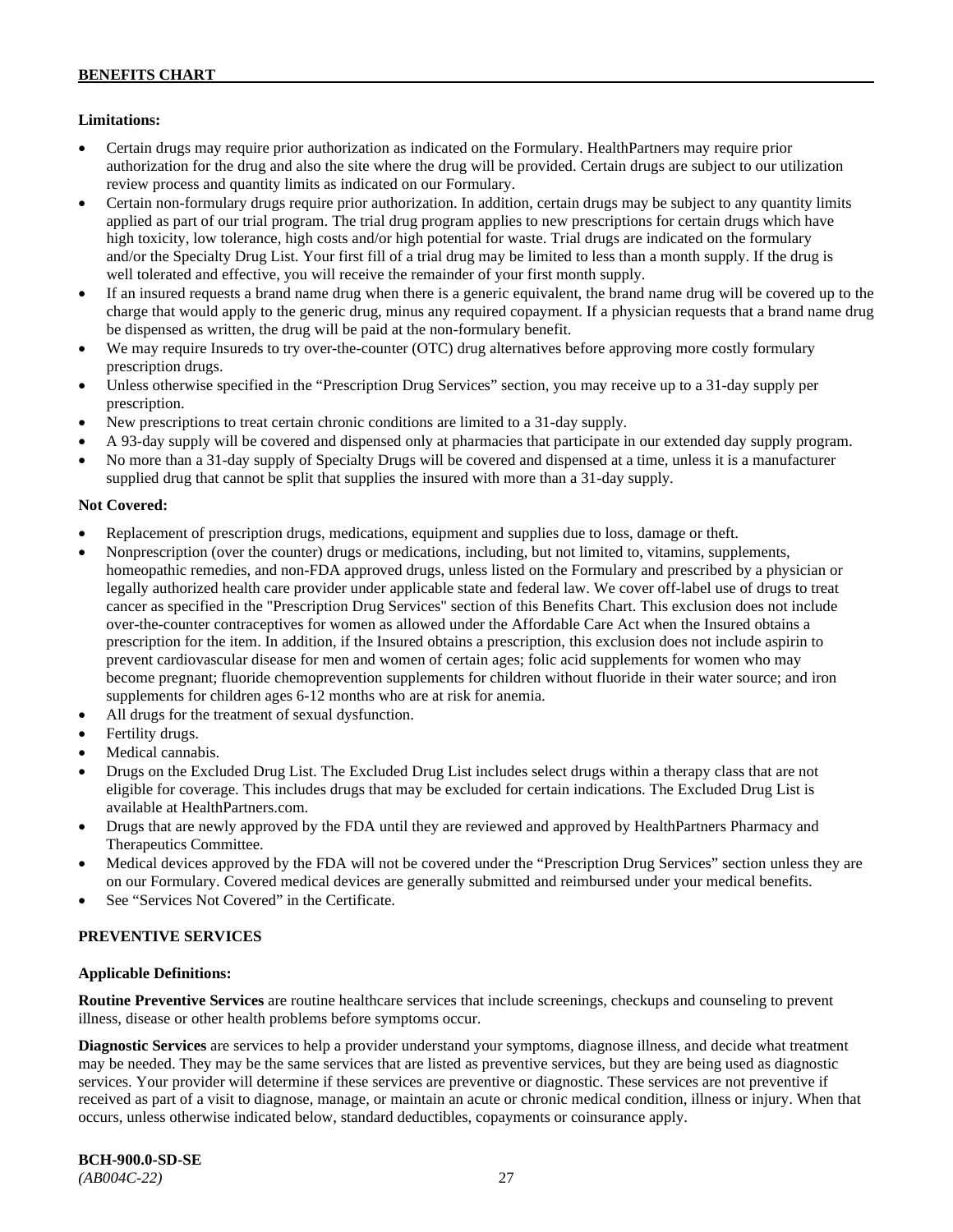### **Covered Services:**

We cover preventive services which meet any of the requirements under the Affordable Care Act (ACA) shown in the bulleted items below. These preventive services are covered at 100% under the Network Benefits with no deductible, copayments or coinsurance. If a preventive service is not required by the ACA and it is covered at a lower benefit level or if a group qualifies for an exemption or accommodation for certain benefits under the ACA, it will be specified below. Preventive benefits mandated under the ACA are subject to periodic review and modification. Changes would be effective in accordance with the federal rules. Preventive services mandated by the ACA include:

- Evidence-based items or services that have in effect a rating of A or B in the current recommendations of the United States Preventive Services Task Force with respect to the individual;
- Immunizations for routine use in children, adolescents, and adults that have in effect a recommendation from the Advisory Committee on Immunization Practices of the Centers for Disease Control and Prevention with respect to the individual;
- With respect to infants, children, and adolescents, evidence-informed preventive care and screenings provided for in comprehensive guidelines supported by the Health Resources and Services Administration; and
- With respect to women, preventive care and screenings provided for in comprehensive guidelines supported by the Health Resources and Services Administration.

Covered services are based on established medical policies, which are subject to periodic review and modification by the medical or dental directors. These medical policies (medical coverage criteria) are available by calling Member Services, or logging on to your "*my*HealthPartners" account at [HealthPartners.com.](http://www.healthpartners.com/)

#### **ACA and state mandated preventive services are covered as follows:**

**Routine health exams and periodic health assessments.** A physician or health care provider will counsel you as to how often health assessments are needed based on age, sex and health status. This includes screening and counseling for tobacco use and all FDA approved tobacco cessation medications including over-the-counter drugs (as shown in the "Prescription Drug Services" section).

| <b>Network Benefits</b>                                     | <b>Non-Network Benefits</b>  |
|-------------------------------------------------------------|------------------------------|
| 100% of the charges incurred.<br>Deductible does not apply. | 50% of the charges incurred. |

**Child health supervision services**. This includes pediatric preventive services such as newborn screenings, appropriate immunizations, developmental assessments and laboratory services appropriate to the age of the child from birth to 72 months, and appropriate immunizations to age 18.

| <b>Network Benefits</b>                                     | <b>Non-Network Benefits</b>  |
|-------------------------------------------------------------|------------------------------|
| 100% of the charges incurred.<br>Deductible does not apply. | 50% of the charges incurred. |

#### **Routine prenatal care and exams**

| <b>Network Benefits</b>                                     | <b>Non-Network Benefits</b>  |
|-------------------------------------------------------------|------------------------------|
| 100% of the charges incurred.<br>Deductible does not apply. | 50% of the charges incurred. |

**Routine postnatal care.** This includes health exams, assessments, education and counseling relating to the period immediately after childbirth.

| <b>Network Benefits</b>                                     | <b>Non-Network Benefits</b>  |
|-------------------------------------------------------------|------------------------------|
| 100% of the charges incurred.<br>Deductible does not apply. | 50% of the charges incurred. |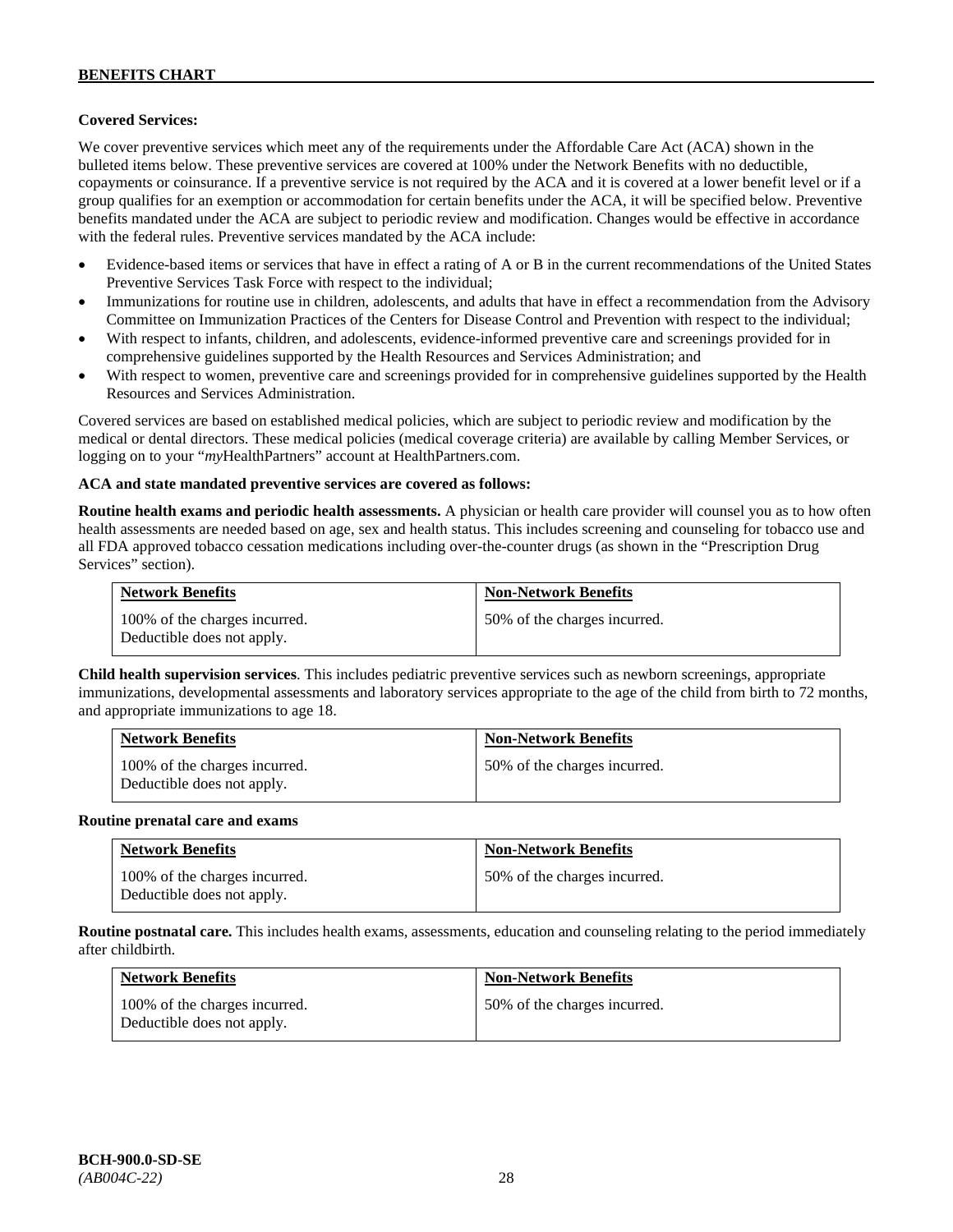**Routine screening procedures for cancer.** This includes colorectal screening or other cancer screenings recommended by the USPSTF with an A or B rating. Women's preventive health services below describe additional routine screening procedures for cancer.

| <b>Network Benefits</b>                                     | <b>Non-Network Benefits</b>  |
|-------------------------------------------------------------|------------------------------|
| 100% of the charges incurred.<br>Deductible does not apply. | 50% of the charges incurred. |

**Professional voluntary family planning services.** This includes services to prevent or delay a pregnancy, including counseling and education. Services must be provided by a licensed provider.

| <b>Network Benefits</b>                                     | <b>Non-Network Benefits</b>  |
|-------------------------------------------------------------|------------------------------|
| 100% of the charges incurred.<br>Deductible does not apply. | 50% of the charges incurred. |

#### **Adult immunizations**

| <b>Network Benefits</b>                                     | <b>Non-Network Benefits</b>  |
|-------------------------------------------------------------|------------------------------|
| 100% of the charges incurred.<br>Deductible does not apply. | 50% of the charges incurred. |

**Women's preventive health services.** This includes mammograms, screenings for cervical cancer (pap smears), breast pumps, human papillomavirus (HPV) testing, counseling for sexually transmitted infections, and counseling and screening for human immunodeficiency virus (HIV) and all FDA approved contraceptive methods as prescribed by a doctor, sterilization procedures, education and counseling (see the "Prescription Drug Services" section for coverage of oral contraceptive drugs). For women whose family history is associated with an increased risk for BRCA1 or BRCA2 gene mutations, we cover genetic counseling and BRCA screening without cost sharing, if appropriate and as determined by a physician.

| <b>Network Benefits</b>                                     | <b>Non-Network Benefits</b>  |
|-------------------------------------------------------------|------------------------------|
| 100% of the charges incurred.<br>Deductible does not apply. | 50% of the charges incurred. |

**Obesity Screening and Management.** We cover obesity screening and counseling for all ages during a routine preventive care exam. If you are age 18 or older and have a body mass index of 30 or more, we also cover intensive obesity management to help you lose weight. Your primary care doctor can coordinate these services.

| <b>Network Benefits</b>                                     | <b>Non-Network Benefits</b>  |
|-------------------------------------------------------------|------------------------------|
| 100% of the charges incurred.<br>Deductible does not apply. | 50% of the charges incurred. |

#### **In addition to any ACA or state mandated preventive services referenced above, we cover the following eligible services:**

#### **Routine eye and hearing exams**

| <b>Network Benefits</b>                                     | <b>Non-Network Benefits</b>  |
|-------------------------------------------------------------|------------------------------|
| 100% of the charges incurred.<br>Deductible does not apply. | 50% of the charges incurred. |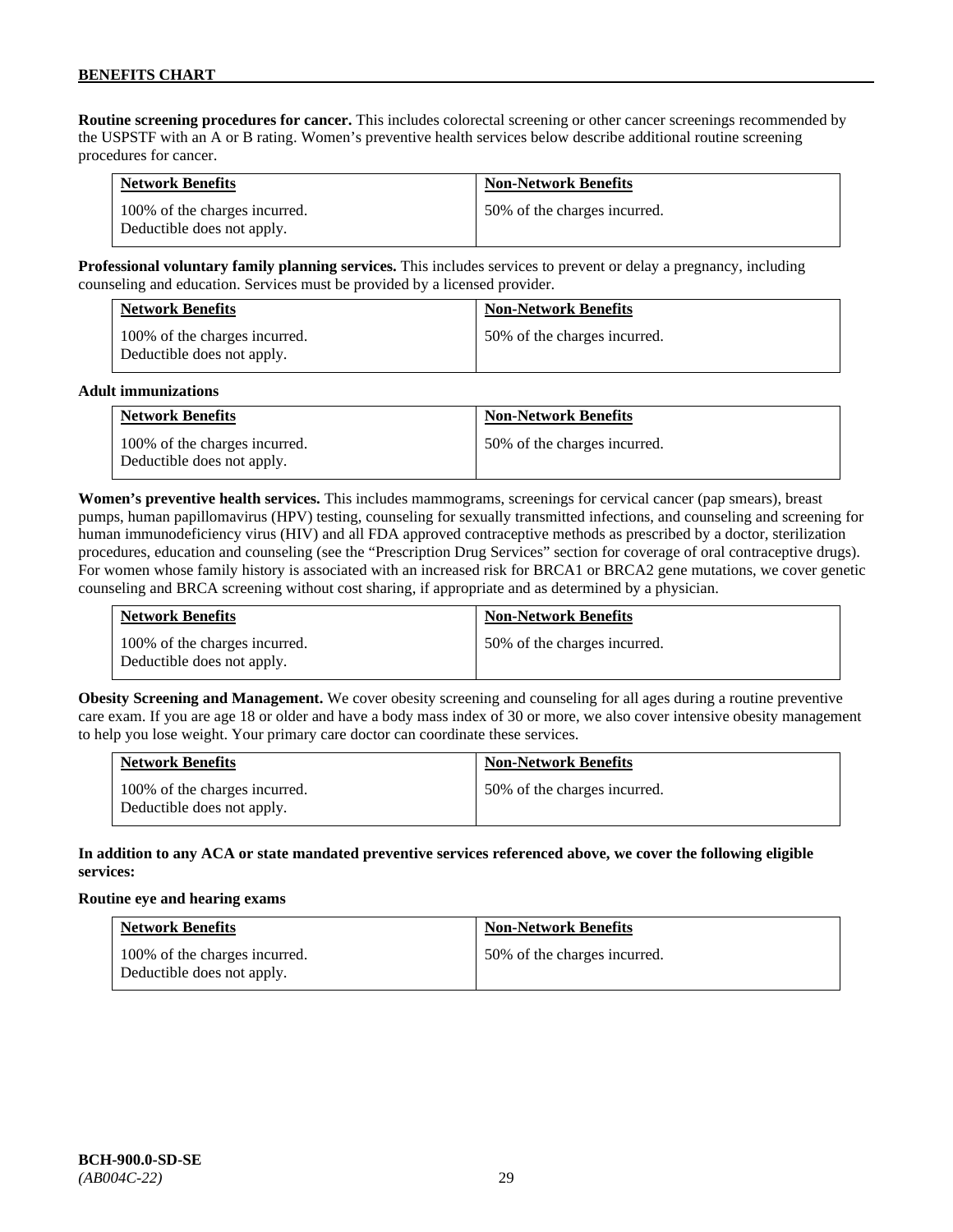**Ovarian cancer surveillance tests for women who are at risk.** "At risk for ovarian cancer" means (1) having a family history that includes any of the following: one or more first-degree or second-degree relatives with ovarian cancer, clusters of female relatives with breast cancer or nonpolyposis colorectal cancer; or (2) testing positive for BRCA1 or BRCA2 mutations. "Surveillance tests for ovarian cancer" means annual screening using: CA-125 serum tumor marker testing, transvaginal ultrasound, pelvic examination or other proven ovarian cancer screening tests currently being evaluated by the federal Food and Drug Administration or by the National Cancer Institute.

| <b>Network Benefits</b>                                                                                                                                                                                                          | <b>Non-Network Benefits</b>                                                                                                                                                                                                          |
|----------------------------------------------------------------------------------------------------------------------------------------------------------------------------------------------------------------------------------|--------------------------------------------------------------------------------------------------------------------------------------------------------------------------------------------------------------------------------------|
| Coverage level is same as corresponding Network<br>Benefit, depending on type of service provided, such<br>as Diagnostic Imaging Services, Laboratory Services<br>Office Visits for Illness or Injury or Preventive<br>Services. | Coverage level is same as corresponding Non-Network<br>Benefit, depending on type of service provided, such as<br>Diagnostic Imaging Services, Laboratory Services<br>Office Visits for Illness or Injury or Preventive<br>Services. |
|                                                                                                                                                                                                                                  |                                                                                                                                                                                                                                      |

#### **Limitations:**

• Services are not preventive if received as part of a visit to diagnose, manage or maintain an acute or chronic medical condition, illness or injury. When that occurs, unless otherwise indicated above, standard deductibles, copayments or coinsurance apply.

#### **Not Covered:**

See "Services Not Covered" in the Certificate.

#### **TELEHEALTH/TELEMEDICINE SERVICES**

#### **Definitions:**

**Telehealth, Telemedicine, or Virtual Care.** This is a means of communication between a health care professional and a patient. This includes the use of secure electronic information, imaging, and communication technologies, including:

- interactive audio or audio-video
- interactive audio with store-and-forward technology
- chat-based and email-based systems
- physician-to-physician consultation
- patient education
- data transmission
- data interpretation
- digital diagnostics (algorithm-enabled diagnostic support)
- digital therapeutics (the use of personal health devices and sensors, either alone or in combination with conventional drug therapies, for disease prevention and management)

#### Services can be delivered:

Synchronously: the patient and health care professional are engaging with one another at the same time; or Asynchronously: the patient and health care professional engage with each other at different points in time.

**Telephone Visits.** Live, synchronous, interactive encounters over the telephone between a patient and a healthcare provider.

**E-visit or chat-based visits.** Asynchronous online or mobile app encounters to discuss a patient's personal health information, vital signs, and other physiologic data or diagnostic images. The healthcare provider reviews and delivers a consultation, diagnosis, prescription or treatment plan after reviewing the patient's visit information.

**Virtuwell.** This is an online service for you to receive a diagnosis and treatment for certain conditions, such as a cold, flu, ear pain and sinus infections. You may access the Virtuwell website at [Virtuwell.com.](https://www.virtuwell.com/)

**Video Visits.** Live, synchronous, interactive encounters using secure web-based video between a patient and a healthcare provider.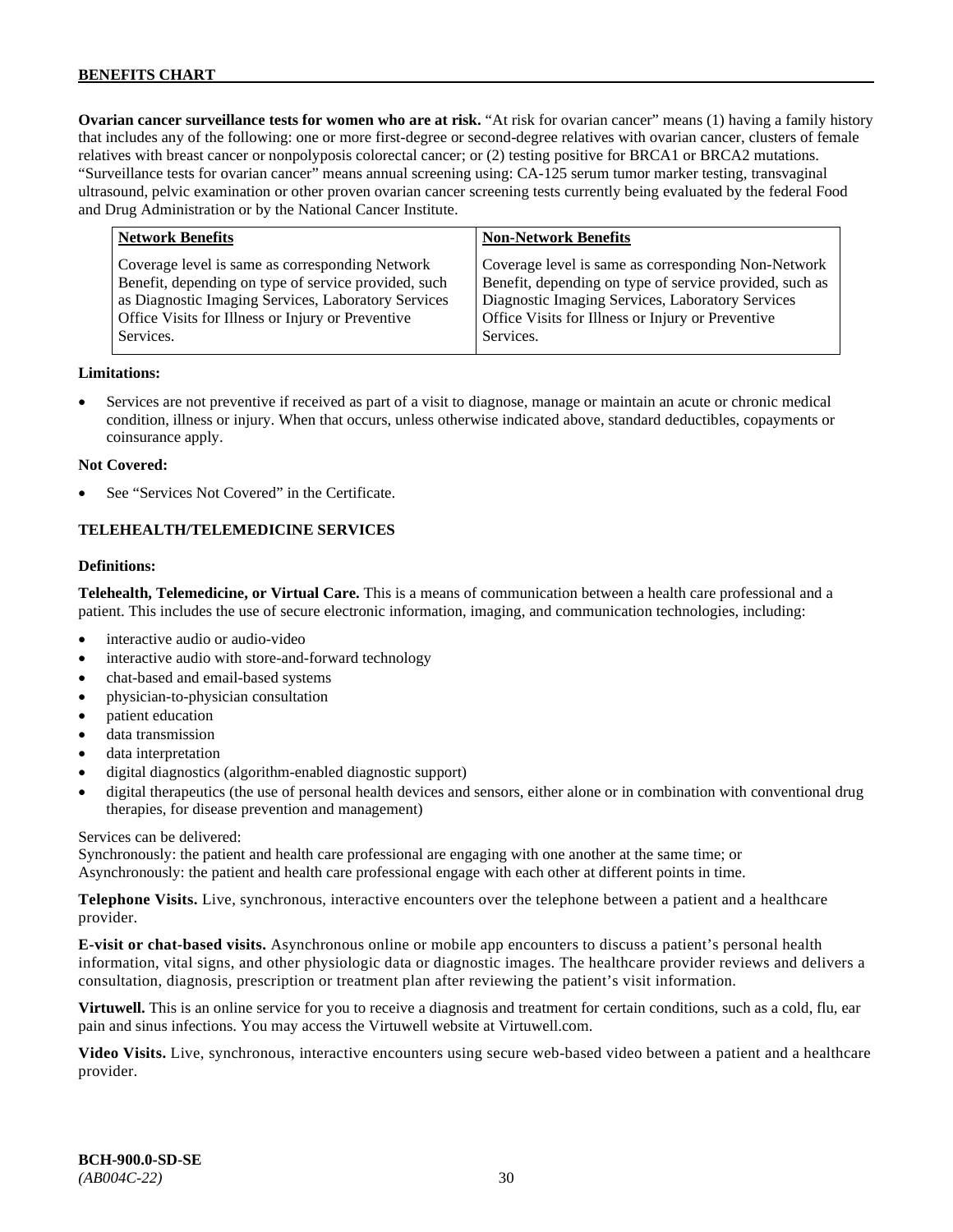# **Covered Services:**

The Plan covers the following methods of receiving care for services that would be eligible under the Plan if the service were provided in person.

### **Scheduled Telephone Visits**

| <b>Network Benefits</b>      | <b>Non-Network Benefits</b>  |
|------------------------------|------------------------------|
| 70% of the charges incurred. | 50% of the charges incurred. |

### **E-visits**

### **Access to online care through Virtuwell at [Virtuwell.com](http://www.virtuwell.com/)**

| <b>Network Benefits</b>                                    | <b>Non-Network Benefits</b> |
|------------------------------------------------------------|-----------------------------|
| 100% of the charges incurred.<br>Deductible does not apply | Not applicable.             |

### **All other E-visits**

| <b>Network Benefits</b>      | <b>Non-Network Benefits</b>  |
|------------------------------|------------------------------|
| 70% of the charges incurred. | 50% of the charges incurred. |

#### **Video visits**

| <b>Network Benefits</b>                                                                                                                                                                          | <b>Non-Network Benefits</b>                                                                                                                            |
|--------------------------------------------------------------------------------------------------------------------------------------------------------------------------------------------------|--------------------------------------------------------------------------------------------------------------------------------------------------------|
| Coverage level is same as corresponding Network<br>benefit, depending on type of service provided, such as<br>Office Visits for Illness or Injury, Inpatient or<br>Outpatient Hospital Services. | Coverage level is same as corresponding Non-Network<br>Benefit, depending on type of service provided, such as<br>Office Visits for Illness or Injury. |

### **Not Covered:**

See "Services Not Covered" in the Certificate.

# **TRANSPLANT SERVICES**

### **Applicable Definitions:**

**Autologous.** This is when the source of cells is from the individual's own marrow or stem cells.

**Allogeneic.** This is when the source of cells is from a related or unrelated donor's marrow or stem cells.

**Autologous Bone Marrow Transplant.** This is when the bone marrow is harvested from the individual and stored. The patient undergoes treatment which includes tumor ablation with high-dose chemotherapy and/or radiation. The bone marrow is reinfused (transplanted).

**Allogeneic Bone Marrow Transplant.** This is when the bone marrow is harvested from the related or unrelated donor and stored. The patient undergoes treatment which includes tumor ablation with high-dose chemotherapy and/or radiation. The bone marrow is reinfused (transplanted).

**Autologous/Allogeneic Stem Cell Support.** This is a treatment process that includes stem cell harvest from either bone marrow or peripheral blood, tumor ablation with high-dose chemotherapy and/or radiation, stem cell reinfusion, and related care. Autologous/allogeneic bone marrow transplantation and high dose chemotherapy with peripheral stem cell rescue/support are considered to be autologous/allogeneic stem cell support.

**Designated Transplant Center.** This is any health care provider, group or association of health care providers designated by us to provide services, supplies or drugs for specified transplants for our Insureds.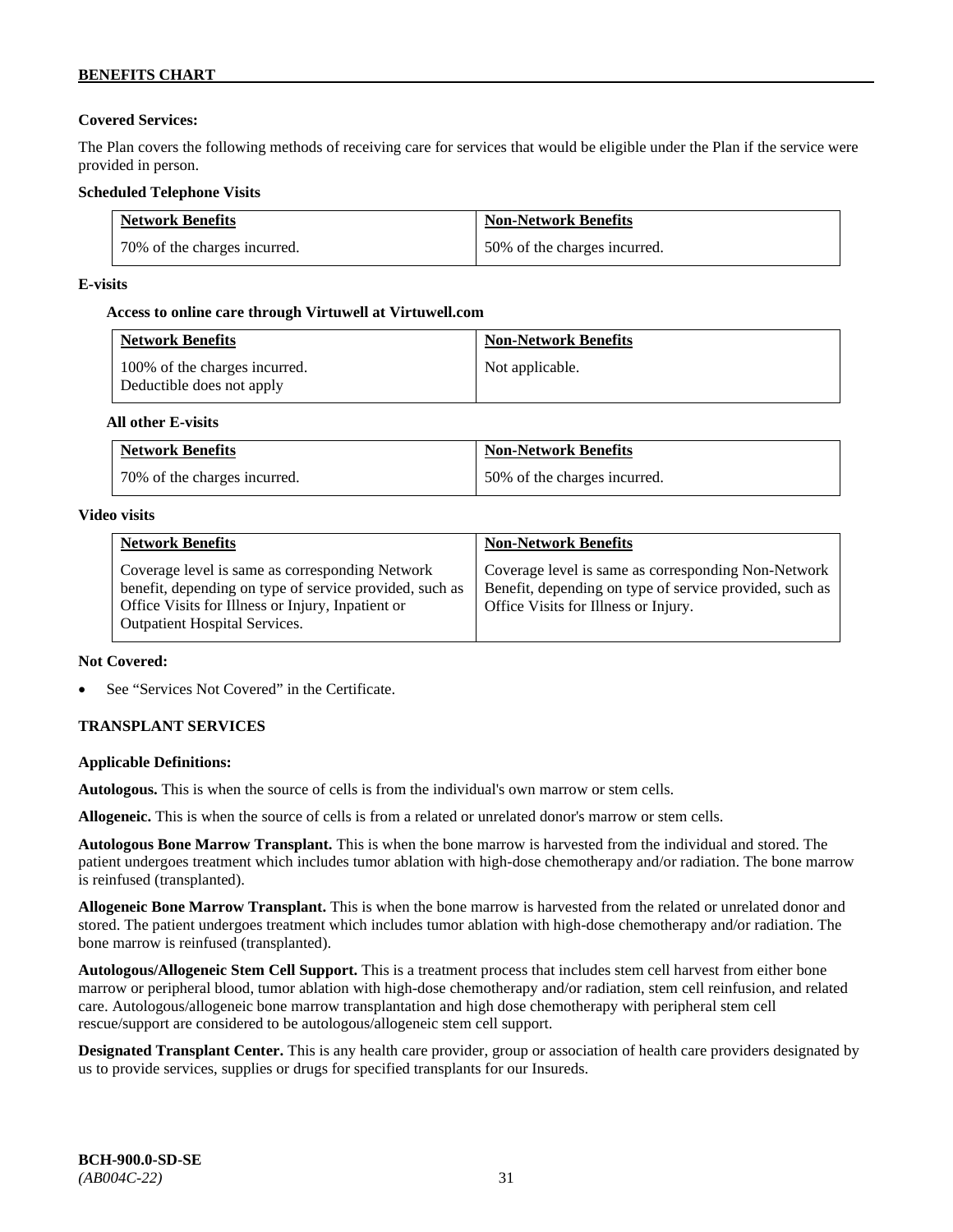**Transplant Services.** This is transplantation (including retransplants) of the human organs or tissue listed below, including all related post-surgical treatment, follow-up care and drugs and multiple transplants for a related cause. Transplant services do not include other organ or tissue transplants or surgical implantation of mechanical devices functioning as a human organ, except surgical implantation of an FDA approved Ventricular Assist Device (VAD) or total artificial heart, functioning as a temporary bridge to heart transplantation.

Prior authorization is required prior to consultation to support coordination of care and benefits.

### **Covered Services:**

We cover eligible transplant services (as defined above) while you are covered under this Benefits Chart. Transplants that will be considered for coverage are limited to the following:

- Kidney transplants for end-stage disease.
- Cornea transplants for end-stage disease.
- Heart transplants for end-stage disease.
- Lung transplants or heart/lung transplants for: (1) primary pulmonary hypertension; (2) Eisenmenger's syndrome; (3) end-stage pulmonary fibrosis; (4) alpha 1 antitrypsin disease; (5) cystic fibrosis; and (6) emphysema.
- Liver transplants for: (1) biliary atresia in children; (2) primary biliary cirrhosis; (3) post-acute viral infection (including hepatitis A, hepatitis B antigen e negative and hepatitis C) causing acute atrophy or post-necrotic cirrhosis; (4) primary sclerosing cholangitis; (5) alcoholic cirrhosis; and (6) hepatocellular carcinoma.
- Allogeneic bone marrow transplants or peripheral stem cell support associated with high dose chemotherapy for: (1) acute myelogenous leukemia; (2) acute lymphocytic leukemia; (3) chronic myelogenous leukemia; (4) severe combined immunodeficiency disease; (5) Wiskott-Aldrich syndrome; (6) aplastic anemia; (7) sickle cell anemia; (8) non-relapsed or relapsed non-Hodgkin's lymphoma; (9) multiple myeloma; and (10) testicular cancer.
- Autologous bone marrow transplants or peripheral stem cell support associated with high-dose chemotherapy for: (1) acute leukemias; (2) non-Hodgkin's lymphoma; (3) Hodgkin's disease; (4) Burkitt's lymphoma; (5) neuroblastoma; (6) multiple myeloma; (7) chronic myelogenous leukemia; and (8) non-relapsed non-Hodgkin's lymphoma.
- Pancreas transplants for simultaneous pancreas-kidney transplants for diabetes, pancreas after kidney, living related segmental simultaneous pancreas kidney transplantation and pancreas transplant alone.

To receive Network Benefits, charges for transplant services must be incurred at a Designated Transplant Center.

The transplant-related treatment provided, including expenses incurred for directly related donor services, shall be subject to and in accordance with the provisions, limitations, maximum and other terms of this Benefits Chart.

Medical and hospital expenses of the donor are covered only when the recipient is an Insured and the transplant and directly related donor expenses have been prior authorized for coverage. Treatment of medical complications that may occur to the donor are not covered. Donors are not considered Insureds, and are therefore not eligible for the rights afforded to Insureds under the Certificate.

The list of eligible transplant services and coverage determinations are based on established medical policies, which are subject to periodic review and modifications by the medical director.

| <b>Network Benefits</b>                          | <b>Non-Network Benefits</b>                          |
|--------------------------------------------------|------------------------------------------------------|
| See Network Inpatient Hospital Services benefit. | See Non-Network Inpatient Hospital Services benefit. |

#### **Transplant travel benefit for network benefits**

We may provide travel and lodging when an Insured needs a transplant and a designated transplant center is greater than 100 miles from the Insured's primary address.

This benefit is subject to our medical policies (medical coverage criteria). Coverage criteria are available by calling Member Services, or logging on to your "*my*HealthPartners" account a[t healthpartners.com.](http://www.healthpartners.com/)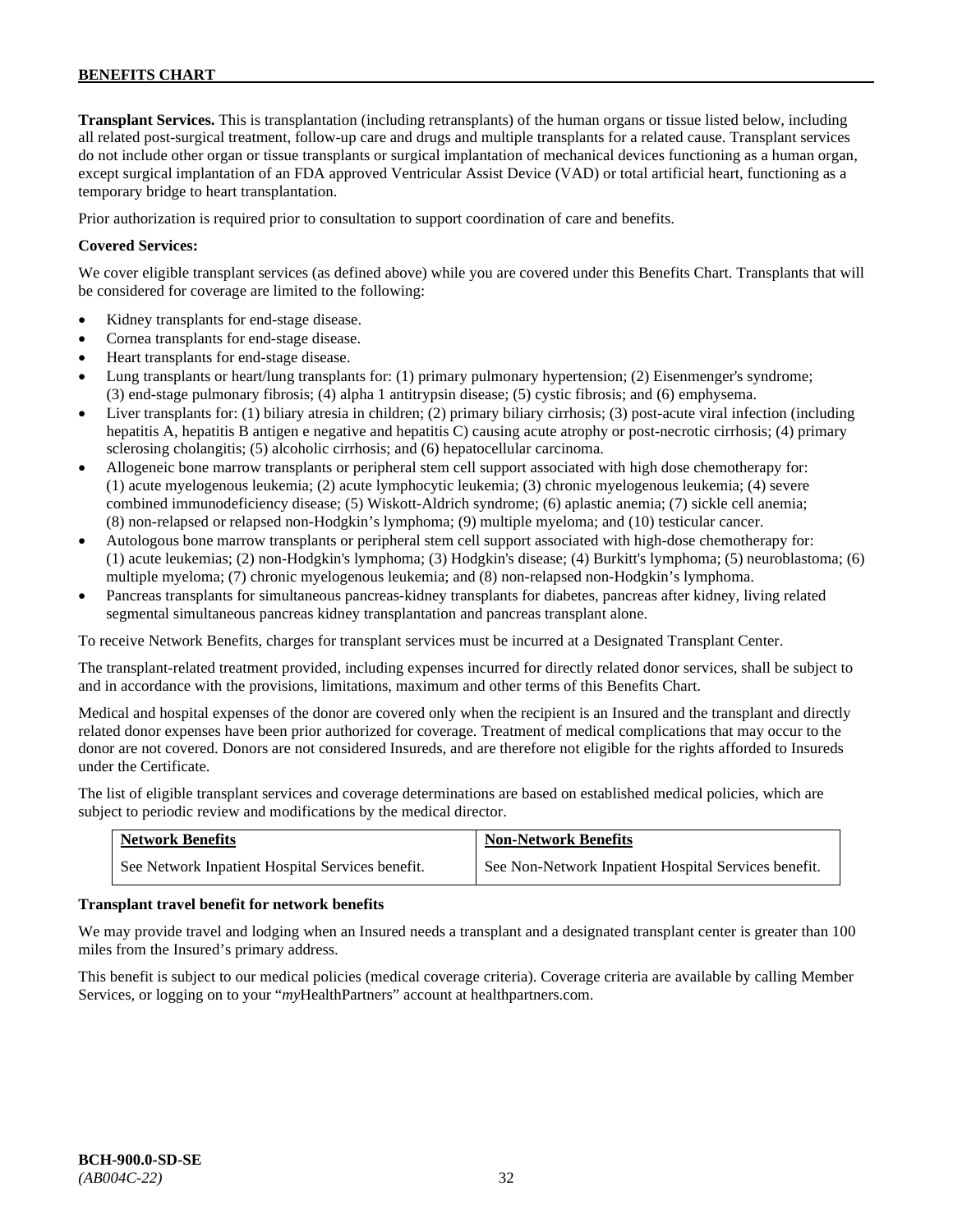When submitting receipts for travel and lodging, the Insured will need to attach a letter explaining that the receipts are in conjunction with an authorized organ or bone marrow transplant and include the recipient's name and member ID number or complete a Lodging and Travel Claim form with the receipts.

| <b>Network Benefits</b>                                                                                                                                                                                                                                 | <b>Non-Network Benefits</b> |
|---------------------------------------------------------------------------------------------------------------------------------------------------------------------------------------------------------------------------------------------------------|-----------------------------|
| Transplant travel benefits are covered under the<br>Network transplant services benefit.                                                                                                                                                                | No coverage.                |
| Expenses for travel and lodging for the insured (the<br>transplant recipient) and one adult companion, or up to<br>two companions for a transplant recipient who is a<br>minor dependent, may be covered up to a maximum of<br>\$10,000 per transplant. |                             |
| Lodging coverage is limited to \$100 per day.                                                                                                                                                                                                           |                             |

#### **Not Covered:**

- We consider the following transplants to be investigative and do not cover them: surgical implantation of mechanical devices functioning as a permanent substitute for human organ, non-human organ implants and/or transplants and other transplants not specifically listed in this Benefits Chart.
- See "Services Not Covered" in the Certificate.